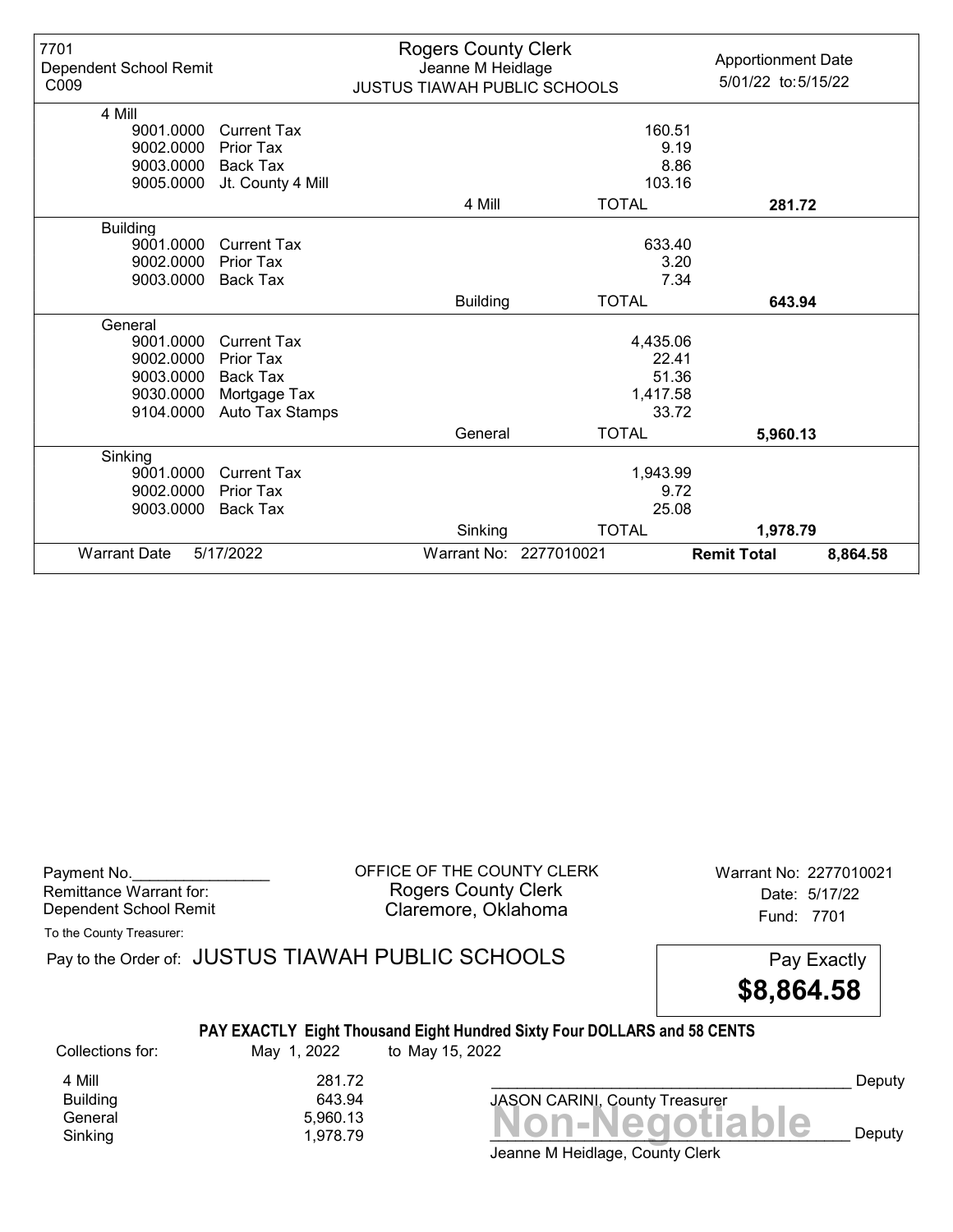| 7702<br>Independent School Remit<br>1001 |                       | <b>Rogers County Clerk</b><br>Jeanne M Heidlage<br><b>CLAREMORE PUBLIC SCHOOLS</b> |                        | <b>Apportionment Date</b><br>5/01/22 to:5/15/22 |
|------------------------------------------|-----------------------|------------------------------------------------------------------------------------|------------------------|-------------------------------------------------|
| 4 Mill                                   |                       |                                                                                    |                        |                                                 |
| 9001.0000                                | <b>Current Tax</b>    |                                                                                    | 1,135.42               |                                                 |
| 9002.0000                                | Prior Tax             |                                                                                    | 65.04                  |                                                 |
| 9003.0000                                | <b>Back Tax</b>       |                                                                                    | 62.68                  |                                                 |
| 9005.0000                                | Jt. County 4 Mill     |                                                                                    | 729.69                 |                                                 |
|                                          |                       | 4 Mill                                                                             | <b>TOTAL</b>           | 1,992.83                                        |
| <b>Building</b>                          |                       |                                                                                    |                        |                                                 |
| 9001.0000                                | <b>Current Tax</b>    |                                                                                    | 1,376.00               |                                                 |
| 9002.0000                                | <b>Prior Tax</b>      |                                                                                    | 209.93                 |                                                 |
|                                          |                       | <b>Building</b>                                                                    | <b>TOTAL</b>           | 1,585.93                                        |
| General                                  |                       |                                                                                    |                        |                                                 |
| 9001.0000                                | <b>Current Tax</b>    |                                                                                    | 9,629.33               |                                                 |
| 9002.0000                                | Prior Tax             |                                                                                    | 1,469.13               |                                                 |
| 9008.0000                                | Interest Income Funds |                                                                                    | 8.40                   |                                                 |
| 9030.0000                                | Mortgage Tax          |                                                                                    | 10,027.48              |                                                 |
| 9104.0000                                | Auto Tax Stamps       |                                                                                    | 238.51                 |                                                 |
|                                          |                       | General                                                                            | <b>TOTAL</b>           | 21,372.85                                       |
| Sinking                                  |                       |                                                                                    |                        |                                                 |
| 9001.0000                                | Current Tax           |                                                                                    | 5,364.80               |                                                 |
| 9002.0000                                | <b>Prior Tax</b>      |                                                                                    | 952.05                 |                                                 |
|                                          |                       | Sinking                                                                            | <b>TOTAL</b>           | 6,316.85                                        |
| <b>Warrant Date</b>                      | 5/17/2022             |                                                                                    | Warrant No: 2277020256 | <b>Remit Total</b><br>31,268.46                 |

Payment No. 2277020256 CORPICE OF THE COUNTY CLERK Warrant No: 2277020256 Rogers County Clerk Date: 5/17/22 Independent School Remit **Claremore, Oklahoma** Fund: 7702

To the County Treasurer:

Pay to the Order of: CLAREMORE PUBLIC SCHOOLS Pay Exactly



### PAY EXACTLY Thirty One Thousand Two Hundred Sixty Eight DOLLARS and 46 CENTS

Collections for: May 1, 2022 to May 15, 2022

General 21,372.85<br>General 21,372.85 **Non-Negotiable** 4 Mill 1,992.83<br>Building 1,585.93 1,585.93

Jeanne M Heidlage, County Clerk Sinking  $6,316.85$   $\blacksquare$   $\blacksquare$   $\blacksquare$   $\blacksquare$   $\blacksquare$   $\blacksquare$   $\blacksquare$   $\blacksquare$   $\blacksquare$   $\blacksquare$   $\blacksquare$   $\blacksquare$   $\blacksquare$   $\blacksquare$   $\blacksquare$   $\blacksquare$   $\blacksquare$   $\blacksquare$   $\blacksquare$   $\blacksquare$   $\blacksquare$   $\blacksquare$   $\blacksquare$   $\blacksquare$   $\blacksquare$   $\blacksquare$   $\blacksquare$   $\blacksquare$   $\blacksquare$ 

JASON CARINI, County Treasurer

Deputy

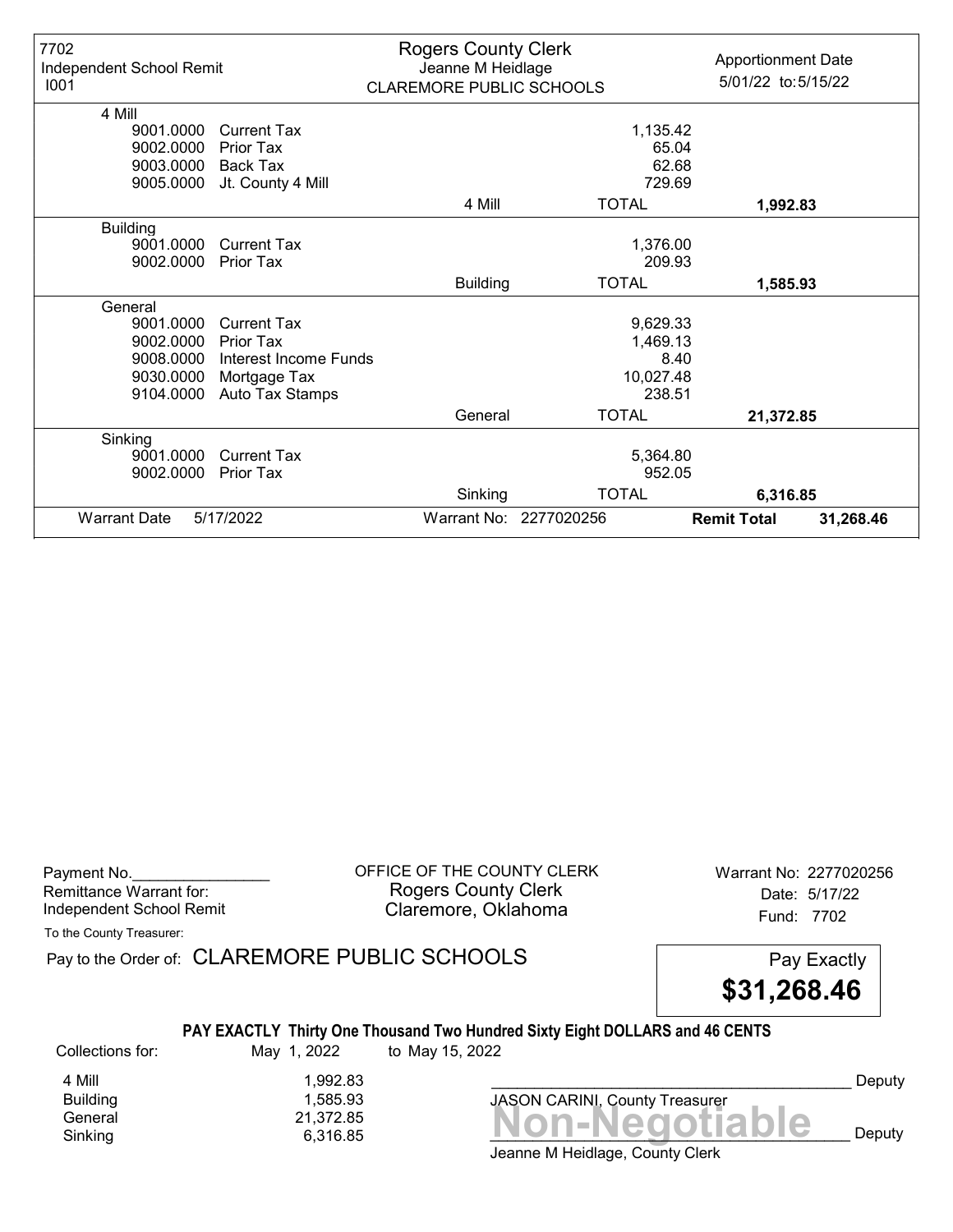| 7702<br>Independent School Remit<br>1002 |                       | <b>Rogers County Clerk</b><br>Jeanne M Heidlage<br><b>CATOOSA PUBLIC SCHOOLS</b> |                        | <b>Apportionment Date</b><br>5/01/22 to:5/15/22 |
|------------------------------------------|-----------------------|----------------------------------------------------------------------------------|------------------------|-------------------------------------------------|
| 4 Mill                                   |                       |                                                                                  |                        |                                                 |
| 9001.0000                                | <b>Current Tax</b>    |                                                                                  |                        | 534.68                                          |
| 9002.0000                                | <b>Prior Tax</b>      |                                                                                  |                        | 30.63                                           |
| 9003.0000                                | <b>Back Tax</b>       |                                                                                  |                        | 29.52                                           |
| 9005.0000                                | Jt. County 4 Mill     |                                                                                  |                        | 343.62                                          |
|                                          |                       | 4 Mill                                                                           | <b>TOTAL</b>           | 938.45                                          |
| <b>Building</b>                          |                       |                                                                                  |                        |                                                 |
| 9001.0000                                | <b>Current Tax</b>    |                                                                                  |                        | 576.00                                          |
| 9002.0000                                | Prior Tax             |                                                                                  |                        | 0.05                                            |
| 9003.0000                                | <b>Back Tax</b>       | 119.36                                                                           |                        |                                                 |
|                                          |                       | <b>Building</b>                                                                  | <b>TOTAL</b>           | 695.41                                          |
| General                                  |                       |                                                                                  |                        |                                                 |
| 9001.0000                                | <b>Current Tax</b>    |                                                                                  | 4,036.55               |                                                 |
| 9002.0000                                | Prior Tax             |                                                                                  |                        | 0.37                                            |
| 9003.0000                                | Back Tax              |                                                                                  |                        | 836.45                                          |
| 9008.0000                                | Interest Income Funds |                                                                                  |                        | 21.11                                           |
| 9030.0000                                | Mortgage Tax          |                                                                                  | 4,722.03               |                                                 |
| 9104.0000                                | Auto Tax Stamps       |                                                                                  |                        | 112.32                                          |
|                                          |                       | General                                                                          | <b>TOTAL</b>           | 9,728.83                                        |
| Sinking                                  |                       |                                                                                  |                        |                                                 |
| 9001.0000                                | <b>Current Tax</b>    |                                                                                  | 2,094.55               |                                                 |
| 9002.0000                                | <b>Prior Tax</b>      | 0.20                                                                             |                        |                                                 |
| 9003.0000                                | <b>Back Tax</b>       | 458.34                                                                           |                        |                                                 |
|                                          |                       | Sinking                                                                          | <b>TOTAL</b>           | 2,553.09                                        |
| <b>Warrant Date</b>                      | 5/17/2022             |                                                                                  | Warrant No: 2277020257 | <b>Remit Total</b><br>13,915.78                 |

| Payment No.              |  |
|--------------------------|--|
| Remittance Warrant for:  |  |
| Independent School Remit |  |

OFFICE OF THE COUNTY CLERK Warrant No: 2277020257 Rogers County Clerk Date: 5/17/22 Claremore, Oklahoma<br>
Fund: 7702

To the County Treasurer:

Pay to the Order of: CATOOSA PUBLIC SCHOOLS Pay Exactly

\$13,915.78

#### PAY EXACTLY Thirteen Thousand Nine Hundred Fifteen DOLLARS and 78 CENTS

Collections for: May 1, 2022 to May 15, 2022

Building

4 Mill 938.45<br>Building 695.41

Banding<br>General 9,728.83<br>Sinking 2,553.09 **Non-Negotiable** Sinking  $2,553.09$  **NUIFNCYULIANIC** Deputy JASON CARINI, County Treasurer

Deputy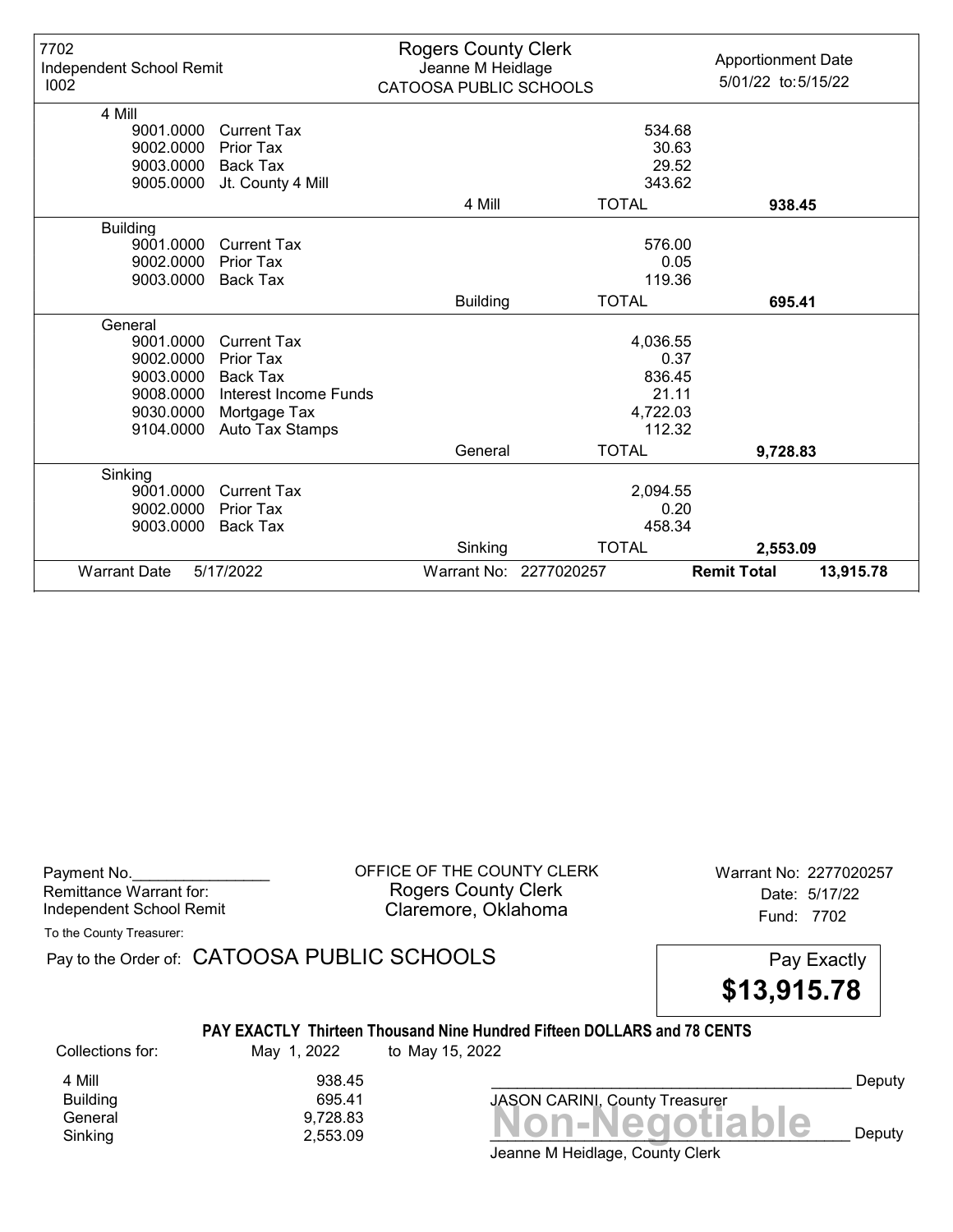| 7702<br>Independent School Remit<br>1003 |                       | <b>Rogers County Clerk</b><br>Jeanne M Heidlage<br>CHELSEA PUBLIC SCHOOLS |                        | <b>Apportionment Date</b><br>5/01/22 to:5/15/22 |
|------------------------------------------|-----------------------|---------------------------------------------------------------------------|------------------------|-------------------------------------------------|
| 4 Mill                                   |                       |                                                                           |                        |                                                 |
| 9001.0000                                | <b>Current Tax</b>    |                                                                           | 227.16                 |                                                 |
| 9002.0000                                | <b>Prior Tax</b>      |                                                                           | 13.01                  |                                                 |
| 9003.0000                                | <b>Back Tax</b>       |                                                                           | 12.54                  |                                                 |
| 9005.0000                                | Jt. County 4 Mill     |                                                                           | 145.99                 |                                                 |
|                                          |                       | 4 Mill                                                                    | <b>TOTAL</b>           | 398.70                                          |
| <b>Building</b>                          |                       |                                                                           |                        |                                                 |
| 9001.0000                                | <b>Current Tax</b>    |                                                                           | 537.85                 |                                                 |
| 9002.0000                                | <b>Prior Tax</b>      |                                                                           | 24.00                  |                                                 |
| 9003.0000                                | Back Tax              |                                                                           | 23.16                  |                                                 |
|                                          |                       | <b>Building</b>                                                           | <b>TOTAL</b>           | 585.01                                          |
| General                                  |                       |                                                                           |                        |                                                 |
| 9001.0000                                | <b>Current Tax</b>    |                                                                           | 3,761.93               |                                                 |
| 9002.0000                                | Prior Tax             |                                                                           | 167.89                 |                                                 |
| 9003.0000                                | <b>Back Tax</b>       |                                                                           | 162.02                 |                                                 |
| 9008.0000                                | Interest Income Funds |                                                                           |                        | 2.12                                            |
| 9030.0000                                | Mortgage Tax          |                                                                           | 2,006.18               |                                                 |
| 9104.0000                                | Auto Tax Stamps       |                                                                           | 47.72                  |                                                 |
|                                          |                       | General                                                                   | <b>TOTAL</b>           | 6,147.86                                        |
| Sinking                                  |                       |                                                                           |                        |                                                 |
| 9001.0000                                | <b>Current Tax</b>    |                                                                           | 1,636.25               |                                                 |
| 9002.0000                                | <b>Prior Tax</b>      |                                                                           |                        | 73.25                                           |
| 9003.0000                                | Back Tax              |                                                                           |                        | 74.33                                           |
|                                          |                       | Sinking                                                                   | <b>TOTAL</b>           | 1,783.83                                        |
| <b>Warrant Date</b>                      | 5/17/2022             |                                                                           | Warrant No: 2277020258 | <b>Remit Total</b><br>8,915.40                  |

| Payment No.<br>Remittance Warrant for:<br>Independent School Remit<br>To the County Treasurer: |                                             | OFFICE OF THE COUNTY CLERK<br><b>Rogers County Clerk</b><br>Claremore, Oklahoma         | Warrant No: 2277020258<br>Date: 5/17/22<br>Fund: 7702 |
|------------------------------------------------------------------------------------------------|---------------------------------------------|-----------------------------------------------------------------------------------------|-------------------------------------------------------|
|                                                                                                | Pay to the Order of: CHELSEA PUBLIC SCHOOLS |                                                                                         | Pay Exactly<br>\$8,915.40                             |
| Collections for:                                                                               | May 1, 2022                                 | PAY EXACTLY Eight Thousand Nine Hundred Fifteen DOLLARS and 40 CENTS<br>to May 15, 2022 |                                                       |
| 4 Mill<br><b>Building</b><br>General<br>Sinking                                                | 398.70<br>585.01<br>6,147.86<br>1,783.83    | <b>JASON CARINI, County Treasurer</b><br>Jeanne M Heidlage, County Clerk                | Deputy<br>von-Negotiable<br>Deputy                    |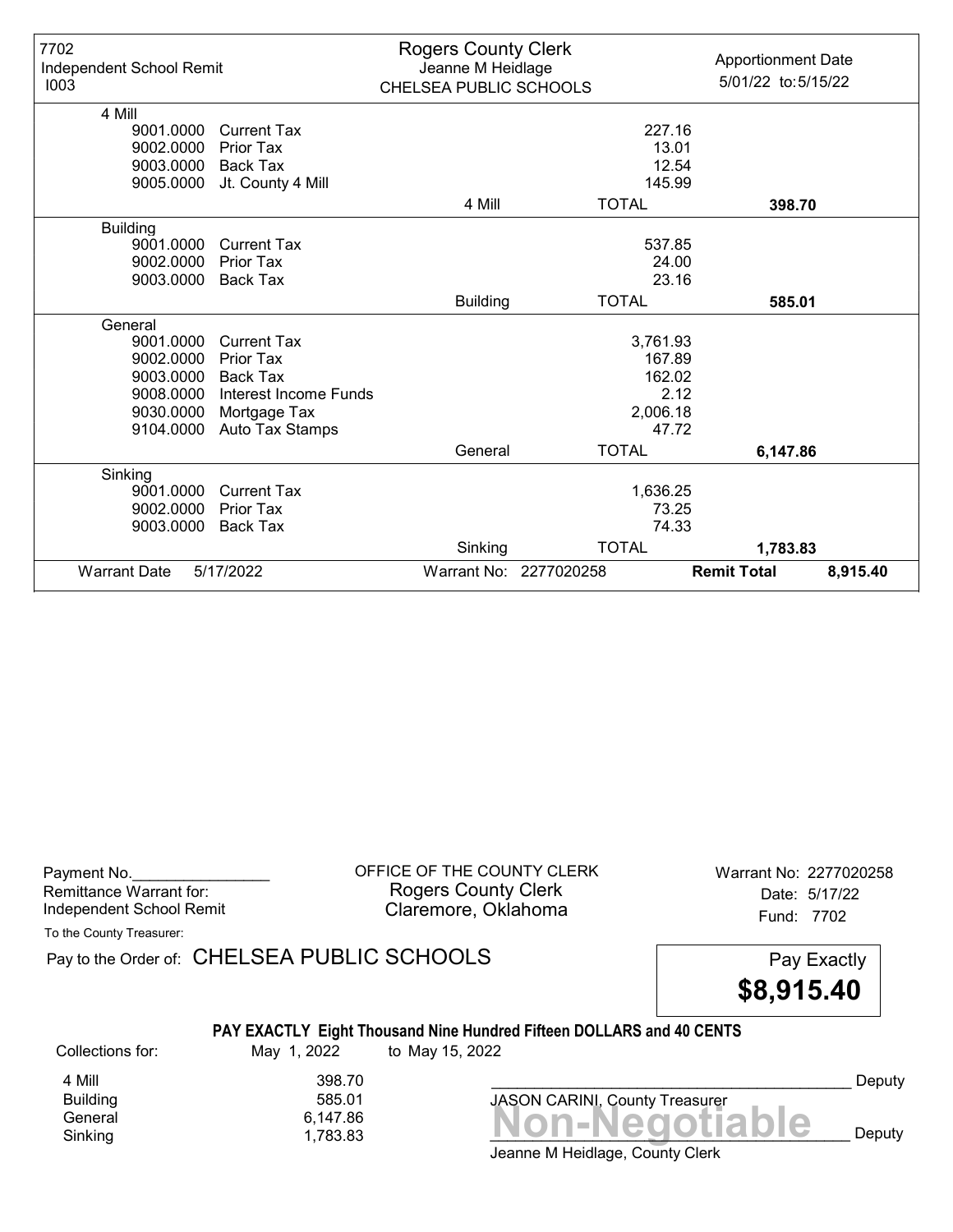| 7702<br>Independent School Remit |                       | <b>Rogers County Clerk</b><br>Jeanne M Heidlage |                               | <b>Apportionment Date</b>       |
|----------------------------------|-----------------------|-------------------------------------------------|-------------------------------|---------------------------------|
| 1004                             |                       |                                                 | OOLOGAH-TALALA PUBLIC SCHOOLS | 5/01/22 to: 5/15/22             |
| 4 Mill                           |                       |                                                 |                               |                                 |
| 9001.0000                        | <b>Current Tax</b>    |                                                 | 496.53                        |                                 |
| 9002.0000                        | Prior Tax             |                                                 | 28.44                         |                                 |
| 9003.0000                        | Back Tax              |                                                 | 27.41                         |                                 |
| 9005.0000                        |                       |                                                 | 319.10                        |                                 |
|                                  | Jt. County 4 Mill     |                                                 |                               |                                 |
|                                  |                       | 4 Mill                                          | <b>TOTAL</b>                  | 871.48                          |
| <b>Building</b>                  |                       |                                                 |                               |                                 |
| 9001.0000                        | <b>Current Tax</b>    |                                                 | 405.37                        |                                 |
| 9003.0000                        | Back Tax              |                                                 | 11.20                         |                                 |
|                                  |                       | <b>Building</b>                                 | <b>TOTAL</b>                  | 416.57                          |
| General                          |                       |                                                 |                               |                                 |
| 9001.0000                        | <b>Current Tax</b>    |                                                 | 2,840.00                      |                                 |
| 9003.0000                        | <b>Back Tax</b>       |                                                 | 78.50                         |                                 |
| 9008.0000                        | Interest Income Funds |                                                 | 6.02                          |                                 |
| 9030.0000                        | Mortgage Tax          |                                                 | 4,385.08                      |                                 |
| 9104.0000                        | Auto Tax Stamps       |                                                 | 104.30                        |                                 |
|                                  |                       | General                                         | <b>TOTAL</b>                  | 7,413.90                        |
| Sinking                          |                       |                                                 |                               |                                 |
| 9001.0000                        | <b>Current Tax</b>    |                                                 | 1,496.25                      |                                 |
| 9003.0000                        | Back Tax              |                                                 | 43.70                         |                                 |
|                                  |                       | Sinking                                         | <b>TOTAL</b>                  | 1,539.95                        |
| <b>Warrant Date</b>              | 5/17/2022             |                                                 | Warrant No: 2277020259        | <b>Remit Total</b><br>10,241.90 |

| Payment No.              |  |
|--------------------------|--|
| Remittance Warrant for:  |  |
| Independent School Remit |  |

OFFICE OF THE COUNTY CLERK Warrant No: 2277020259 Rogers County Clerk **Date:** 5/17/22 Independent School Remit **Example: 2008** Claremore, Oklahoma **Independent School Remit** 

To the County Treasurer:

|                           |                  | Pay to the Order of: OOLOGAH-TALALA PUBLIC SCHOOLS                                     | Pay Exactly<br>\$10,241.90 |        |
|---------------------------|------------------|----------------------------------------------------------------------------------------|----------------------------|--------|
| Collections for:          | May 1, 2022      | PAY EXACTLY Ten Thousand Two Hundred Forty One DOLLARS and 90 CENTS<br>to May 15, 2022 |                            |        |
| 4 Mill<br><b>Building</b> | 871.48<br>416.57 | JASON CARINI, County Treasurer                                                         |                            | Deputy |
| General                   | 7,413.90         |                                                                                        | on-Negotiah                |        |

Jeanne M Heidlage, County Clerk Banding<br>General 7,413.90<br>Sinking 1,539.95 **Non-Negotiable** Sinking and  $\overline{1,539.95}$  and  $\overline{1,539.95}$  and  $\overline{1,539.95}$  and  $\overline{1,539.95}$  and  $\overline{1,539.95}$  and  $\overline{1,539.95}$  and  $\overline{1,539.95}$  and  $\overline{1,539.95}$  and  $\overline{1,539.95}$  and  $\overline{1,539.95}$  and  $\overline{1,53$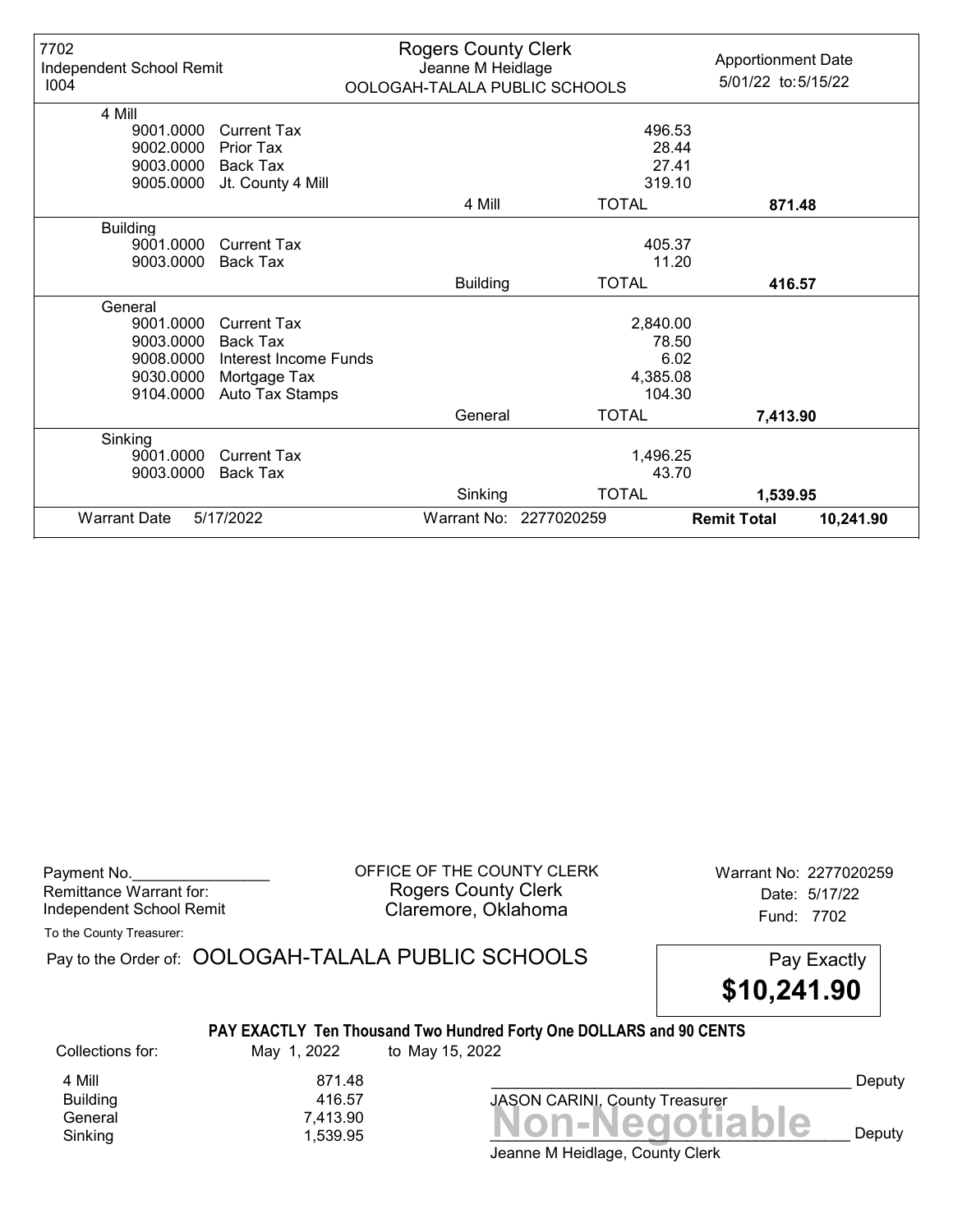| 7702<br>Independent School Remit<br>1005 |                       | <b>Rogers County Clerk</b><br>Jeanne M Heidlage<br><b>INOLA PUBLIC SCHOOLS</b> |                        | <b>Apportionment Date</b><br>5/01/22 to: 5/15/22 |          |
|------------------------------------------|-----------------------|--------------------------------------------------------------------------------|------------------------|--------------------------------------------------|----------|
| 4 Mill                                   |                       |                                                                                |                        |                                                  |          |
| 9001.0000                                | <b>Current Tax</b>    |                                                                                | 363.38                 |                                                  |          |
| 9002.0000                                | <b>Prior Tax</b>      |                                                                                | 20.81                  |                                                  |          |
| 9003.0000                                | Back Tax              |                                                                                | 20.06                  |                                                  |          |
| 9005.0000                                | Jt. County 4 Mill     |                                                                                | 233.53                 |                                                  |          |
|                                          |                       | 4 Mill                                                                         | <b>TOTAL</b>           | 637.78                                           |          |
| <b>Building</b>                          |                       |                                                                                |                        |                                                  |          |
| 9001.0000                                | <b>Current Tax</b>    |                                                                                | 580.53                 |                                                  |          |
|                                          |                       | <b>Building</b>                                                                | <b>TOTAL</b>           | 580.53                                           |          |
| General                                  |                       |                                                                                |                        |                                                  |          |
| 9001.0000                                | <b>Current Tax</b>    |                                                                                | 4,063.74               |                                                  |          |
| 9008.0000                                | Interest Income Funds |                                                                                | 2.04                   |                                                  |          |
| 9030.0000                                | Mortgage Tax          |                                                                                | 3,209.18               |                                                  |          |
| 9104.0000                                | Auto Tax Stamps       |                                                                                | 76.33                  |                                                  |          |
|                                          |                       | General                                                                        | <b>TOTAL</b>           | 7,351.29                                         |          |
| Sinking                                  |                       |                                                                                |                        |                                                  |          |
| 9001.0000                                | <b>Current Tax</b>    |                                                                                | 1,281.87               |                                                  |          |
|                                          |                       | Sinking                                                                        | <b>TOTAL</b>           | 1,281.87                                         |          |
| <b>Warrant Date</b>                      | 5/17/2022             |                                                                                | Warrant No: 2277020260 | <b>Remit Total</b>                               | 9,851.47 |

Payment No. 2277020260 CHEICE OF THE COUNTY CLERK Warrant No: 2277020260 Rogers County Clerk Date: 5/17/22 Independent School Remit Claremore, Oklahoma Fund: 7702

To the County Treasurer:

Pay to the Order of: INOLA PUBLIC SCHOOLS Pay Exactly

\$9,851.47

### PAY EXACTLY Nine Thousand Eight Hundred Fifty One DOLLARS and 47 CENTS

Collections for: May 1, 2022 to May 15, 2022

Building

Banding<br>General 7,351.29 7,351.29<br>Sinking 1,281.87 **Non-Negotiable** Sinking and  $\overline{1,281.87}$  and  $\overline{1,281.87}$  and  $\overline{1,281.87}$  and  $\overline{1,281.87}$  and  $\overline{1,281.87}$  and  $\overline{1,281.87}$  and  $\overline{1,281.87}$  and  $\overline{1,281.87}$  and  $\overline{1,281.87}$  and  $\overline{1,281.87}$  and  $\overline{1,28$ 4 Mill 637.78<br>Building 580.53

JASON CARINI, County Treasurer

Deputy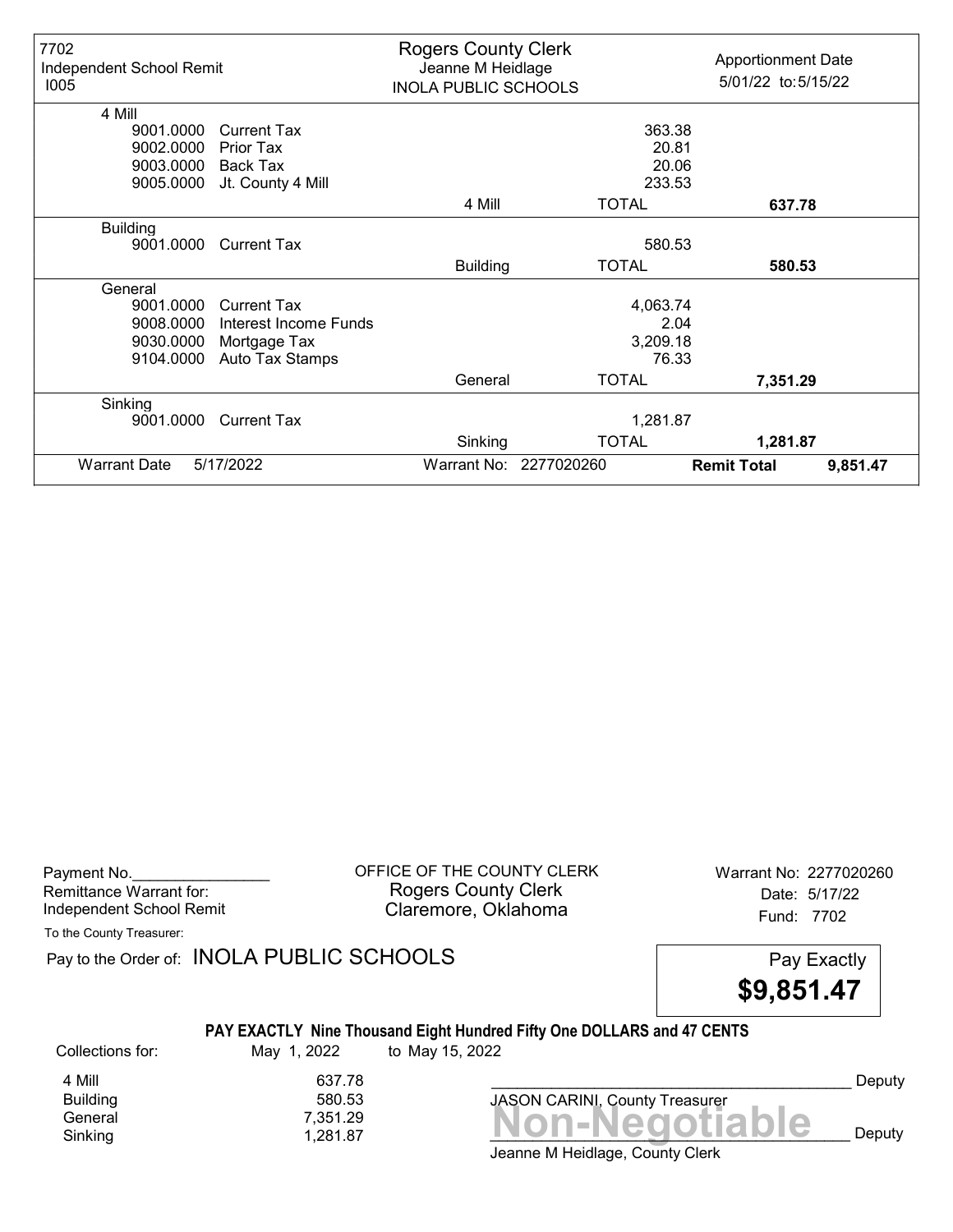| 7702<br>Independent School Remit<br>1006 |                       | <b>Rogers County Clerk</b><br>Jeanne M Heidlage<br>SEQUOYAH PUBLIC SCHOOLS |                        | <b>Apportionment Date</b><br>5/01/22 to: 5/15/22 |
|------------------------------------------|-----------------------|----------------------------------------------------------------------------|------------------------|--------------------------------------------------|
| 4 Mill                                   |                       |                                                                            |                        |                                                  |
| 9001.0000                                | <b>Current Tax</b>    |                                                                            | 372.74                 |                                                  |
| 9002.0000                                | Prior Tax             |                                                                            | 21.35                  |                                                  |
| 9003.0000                                | Back Tax              |                                                                            | 20.58                  |                                                  |
| 9005.0000                                | Jt. County 4 Mill     |                                                                            | 239.55                 |                                                  |
|                                          |                       | 4 Mill                                                                     | <b>TOTAL</b>           | 654.22                                           |
| <b>Building</b>                          |                       |                                                                            |                        |                                                  |
| 9001.0000                                | <b>Current Tax</b>    |                                                                            | 318.06                 |                                                  |
| 9002.0000                                | <b>Prior Tax</b>      |                                                                            | 38.92                  |                                                  |
|                                          |                       | <b>Building</b>                                                            | <b>TOTAL</b>           | 356.98                                           |
| General                                  |                       |                                                                            |                        |                                                  |
| 9001.0000                                | <b>Current Tax</b>    |                                                                            | 2,227.01               |                                                  |
| 9002.0000                                | Prior Tax             |                                                                            | 272.50                 |                                                  |
| 9008.0000                                | Interest Income Funds |                                                                            | 3.49                   |                                                  |
| 9030.0000                                | Mortgage Tax          |                                                                            | 3,291.88               |                                                  |
| 9104.0000                                | Auto Tax Stamps       |                                                                            | 78.30                  |                                                  |
|                                          |                       | General                                                                    | <b>TOTAL</b>           | 5,873.18                                         |
| Sinking                                  |                       |                                                                            |                        |                                                  |
| 9001.0000                                | Current Tax           |                                                                            | 1,159.93               |                                                  |
| 9002.0000                                | <b>Prior Tax</b>      |                                                                            | 163.10                 |                                                  |
|                                          |                       | Sinking                                                                    | <b>TOTAL</b>           | 1,323.03                                         |
| <b>Warrant Date</b>                      | 5/17/2022             |                                                                            | Warrant No: 2277020261 | <b>Remit Total</b><br>8,207.41                   |

| Payment No.              |  |
|--------------------------|--|
| Remittance Warrant for:  |  |
| Independent School Remit |  |
|                          |  |

OFFICE OF THE COUNTY CLERK Warrant No: 2277020261 Rogers County Clerk Date: 5/17/22 Claremore, Oklahoma<br>
Fund: 7702

To the County Treasurer:

Pay to the Order of: SEQUOYAH PUBLIC SCHOOLS Pay to the Order of: SEQUOYAH PUBLIC SCHOOLS

\$8,207.41

### PAY EXACTLY Eight Thousand Two Hundred Seven DOLLARS and 41 CENTS

Collections for: May 1, 2022 to May 15, 2022

4 Mill 654.22<br>Building 654.22 **Building** 

Jeanne M Heidlage, County Clerk Banding<br>General 5,873.18<br>Sinking 1,323.03 **Non-Negotiable** Sinking and  $\overline{1,323.03}$  and  $\overline{1,323.03}$  and  $\overline{1,323.03}$  and  $\overline{1,323.03}$  and  $\overline{1,323.03}$  and  $\overline{1,323.03}$  and  $\overline{1,323.03}$  and  $\overline{1,323.03}$  and  $\overline{1,323.03}$  and  $\overline{1,323.03}$  and  $\overline{1,32$ 

JASON CARINI, County Treasurer

Deputy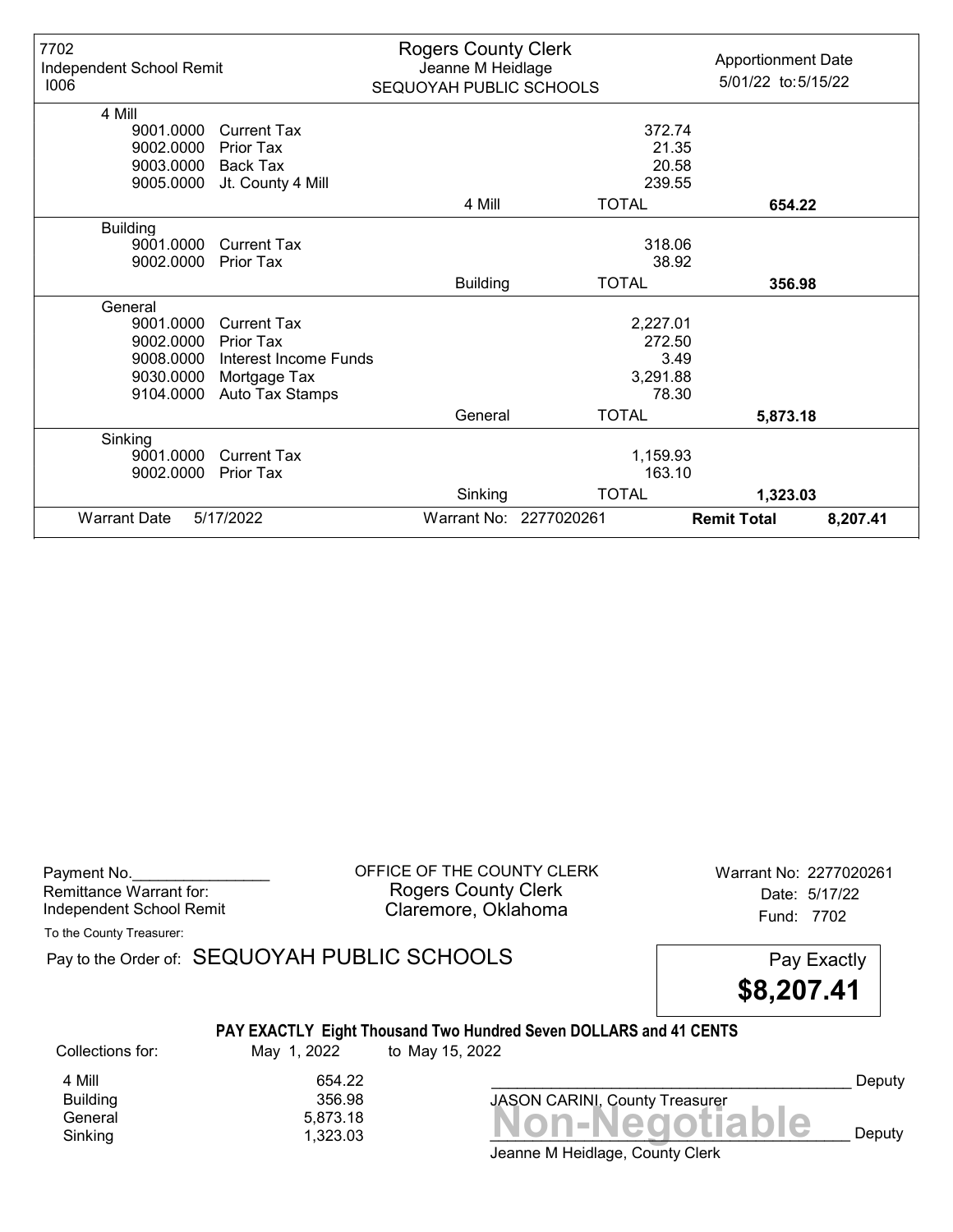| 7702<br>Independent School Remit<br>1007 |                       | <b>Rogers County Clerk</b><br>Jeanne M Heidlage<br>FOYIL PUBLIC SCHOOLS |                        | <b>Apportionment Date</b><br>5/01/22 to:5/15/22 |
|------------------------------------------|-----------------------|-------------------------------------------------------------------------|------------------------|-------------------------------------------------|
| 4 Mill                                   |                       |                                                                         |                        |                                                 |
| 9001.0000                                | <b>Current Tax</b>    |                                                                         | 135.60                 |                                                 |
| 9002.0000                                | Prior Tax             |                                                                         | 7.77                   |                                                 |
| 9003.0000                                | Back Tax              |                                                                         | 7.49                   |                                                 |
| 9005.0000                                | Jt. County 4 Mill     |                                                                         | 87.14                  |                                                 |
|                                          |                       | 4 Mill                                                                  | <b>TOTAL</b>           | 238.00                                          |
| <b>Building</b>                          |                       |                                                                         |                        |                                                 |
| 9001.0000                                | <b>Current Tax</b>    |                                                                         | 340.80                 |                                                 |
| 9003.0000                                | <b>Back Tax</b>       |                                                                         | 103.52                 |                                                 |
|                                          |                       | <b>Building</b>                                                         | <b>TOTAL</b>           | 444.32                                          |
| General                                  |                       |                                                                         |                        |                                                 |
| 9001.0000                                | <b>Current Tax</b>    |                                                                         | 2,386.93               |                                                 |
| 9003.0000                                | <b>Back Tax</b>       |                                                                         | 725.04                 |                                                 |
| 9008.0000                                | Interest Income Funds |                                                                         | 1.00                   |                                                 |
| 9030.0000                                | Mortgage Tax          |                                                                         | 1,197.45               |                                                 |
| 9104.0000                                | Auto Tax Stamps       |                                                                         | 28.49                  |                                                 |
|                                          |                       | General                                                                 | <b>TOTAL</b>           | 4,338.91                                        |
| Sinking                                  |                       |                                                                         |                        |                                                 |
| 9001.0000                                | Current Tax           |                                                                         | 1,181.67               |                                                 |
| 9003.0000                                | Back Tax              |                                                                         | 387.40                 |                                                 |
|                                          |                       | Sinking                                                                 | <b>TOTAL</b>           | 1,569.07                                        |
| <b>Warrant Date</b>                      | 5/17/2022             |                                                                         | Warrant No: 2277020262 | <b>Remit Total</b><br>6,590.30                  |

| Payment No.<br>Remittance Warrant for:<br>Independent School Remit<br>To the County Treasurer: |                                           | OFFICE OF THE COUNTY CLERK<br><b>Rogers County Clerk</b><br>Claremore, Oklahoma      | Warrant No: 2277020262<br>Date: 5/17/22<br>Fund: 7702 |                  |
|------------------------------------------------------------------------------------------------|-------------------------------------------|--------------------------------------------------------------------------------------|-------------------------------------------------------|------------------|
|                                                                                                | Pay to the Order of: FOYIL PUBLIC SCHOOLS |                                                                                      | Pay Exactly<br>\$6,590.30                             |                  |
| Collections for:                                                                               | May 1, 2022                               | PAY EXACTLY Six Thousand Five Hundred Ninety DOLLARS and 30 CENTS<br>to May 15, 2022 |                                                       |                  |
| 4 Mill<br><b>Building</b><br>General<br>Sinking                                                | 238.00<br>444.32<br>4,338.91<br>1,569.07  | Jeanne M Heidlage, County Clerk                                                      | JASON CARINI, County Treasurer<br>Non-Negotiable      | Deputy<br>Deputy |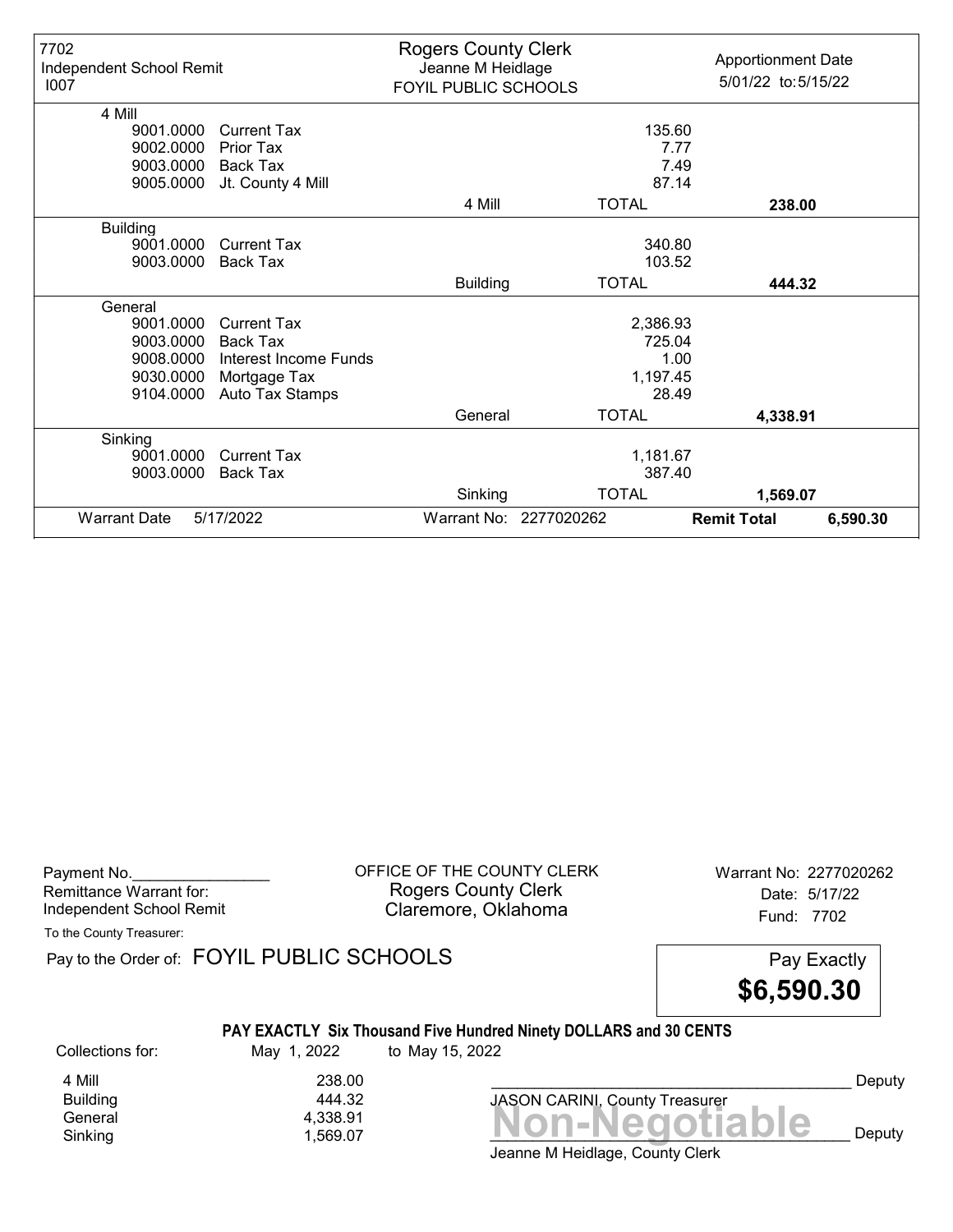| 7702<br>Independent School Remit<br>1008 |                       | <b>Rogers County Clerk</b><br>Jeanne M Heidlage<br><b>VERDIGRIS PUBLIC SCHOOLS</b> |                        | <b>Apportionment Date</b><br>5/01/22 to: 5/15/22 |
|------------------------------------------|-----------------------|------------------------------------------------------------------------------------|------------------------|--------------------------------------------------|
| 4 Mill                                   |                       |                                                                                    |                        |                                                  |
| 9001.0000                                | Current Tax           |                                                                                    | 402.99                 |                                                  |
| 9002.0000                                | Prior Tax             |                                                                                    | 23.08                  |                                                  |
| 9003.0000                                | Back Tax              |                                                                                    | 22.25                  |                                                  |
| 9005.0000                                | Jt. County 4 Mill     |                                                                                    | 258.99                 |                                                  |
|                                          |                       | 4 Mill                                                                             | <b>TOTAL</b>           | 707.31                                           |
| <b>Building</b><br>9001.0000             | <b>Current Tax</b>    |                                                                                    | 47.80                  |                                                  |
|                                          |                       | <b>Building</b>                                                                    | <b>TOTAL</b>           | 47.80                                            |
| General                                  |                       |                                                                                    |                        |                                                  |
| 9001.0000                                | <b>Current Tax</b>    |                                                                                    | 334.81                 |                                                  |
| 9008.0000                                | Interest Income Funds |                                                                                    | 7.33                   |                                                  |
| 9030.0000                                | Mortgage Tax          |                                                                                    | 3,559.02               |                                                  |
| 9104.0000                                | Auto Tax Stamps       |                                                                                    | 84.65                  |                                                  |
|                                          |                       | General                                                                            | <b>TOTAL</b>           | 3,985.81                                         |
| Sinking                                  |                       |                                                                                    |                        |                                                  |
| 9001.0000                                | <b>Current Tax</b>    |                                                                                    | 144.62                 |                                                  |
|                                          |                       | Sinking                                                                            | <b>TOTAL</b>           | 144.62                                           |
| <b>Warrant Date</b>                      | 5/17/2022             |                                                                                    | Warrant No: 2277020263 | <b>Remit Total</b><br>4,885.54                   |

Payment No. 2277020263 Rogers County Clerk Date: 5/17/22 Independent School Remit **Claremore, Oklahoma** Fund: 7702

To the County Treasurer:

Pay to the Order of: VERDIGRIS PUBLIC SCHOOLS Pay Exactly



#### PAY EXACTLY Four Thousand Eight Hundred Eighty Five DOLLARS and 54 CENTS

Collections for: May 1, 2022 to May 15, 2022 **Building** 

4 Mill 707.31<br>Building 47.80

General 3,985.81<br>
Sinking 3,985.81 **Non-Negotiable** Sinking 144.62 \_\_\_\_\_\_\_\_\_\_\_\_\_\_\_\_\_\_\_\_\_\_\_\_\_\_\_\_\_\_\_\_\_\_\_\_\_\_\_\_\_\_ Deputy JASON CARINI, County Treasurer

Deputy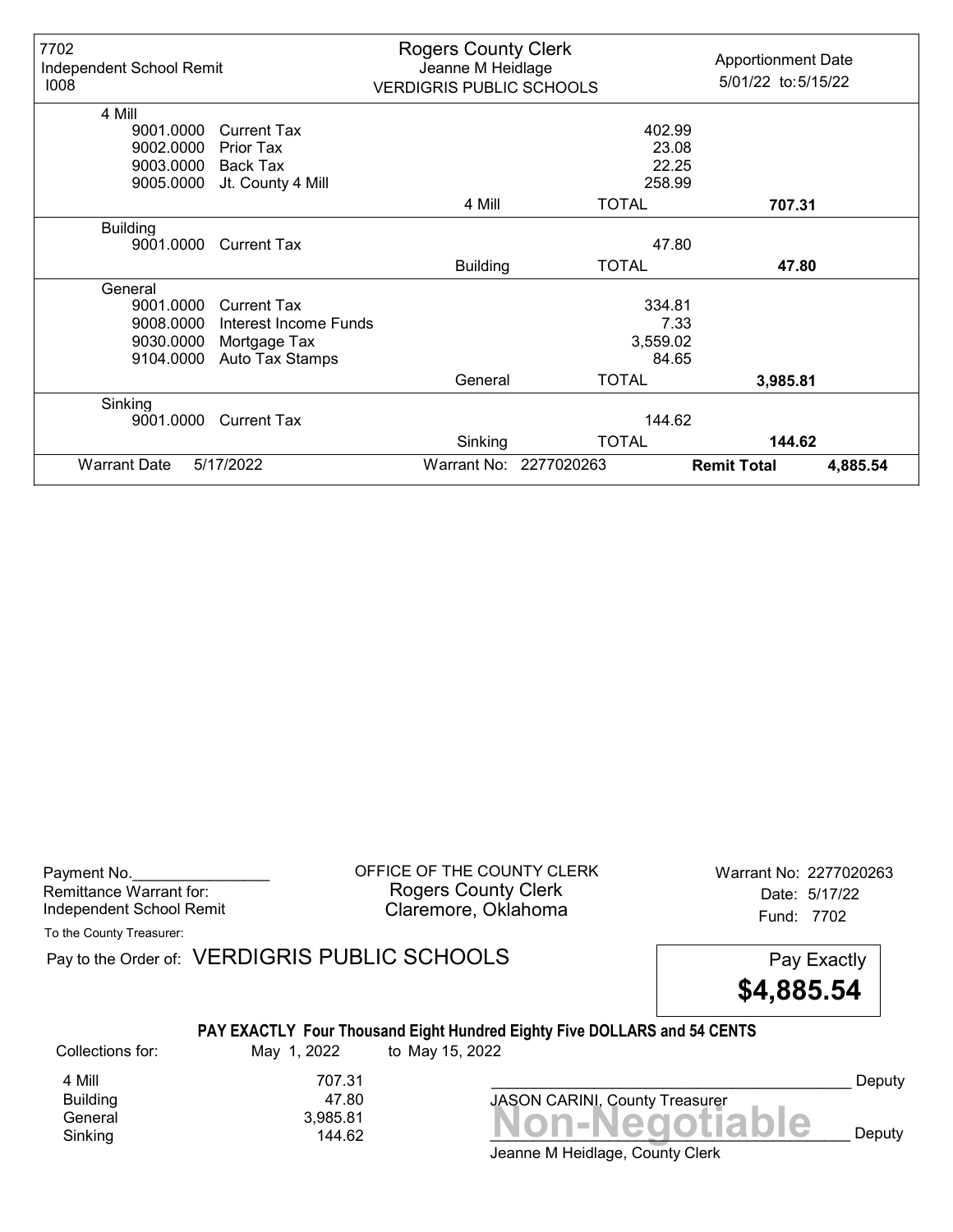| 7702<br>Independent School Remit<br>JO21T | <b>Rogers County Clerk</b><br><b>Apportionment Date</b><br>Jeanne M Heidlage<br>5/01/22 to: 5/15/22<br>TULSA COUNTY TREASURER |              |                    |        |  |
|-------------------------------------------|-------------------------------------------------------------------------------------------------------------------------------|--------------|--------------------|--------|--|
| 4 Mill<br>9001.0000 Current Tax           |                                                                                                                               | 852.05       |                    |        |  |
|                                           | 4 Mill                                                                                                                        | <b>TOTAL</b> | 852.05             |        |  |
| Warrant Date 5/17/2022                    | Warrant No: 2277020264                                                                                                        |              | <b>Remit Total</b> | 852.05 |  |

| Payment No.              |  |
|--------------------------|--|
| Remittance Warrant for:  |  |
| Independent School Remit |  |

OFFICE OF THE COUNTY CLERK Warrant No: 2277020264 Rogers County Clerk Date: 5/17/22 Claremore, Oklahoma<br>
Fund: 7702

To the County Treasurer:

Pay to the Order of: TULSA COUNTY TREASURER Pay to the Order of: TULSA COUNTY TREASURER

\$852.05

# PAY EXACTLY Eight Hundred Fifty Two DOLLARS and 5 CENTS

Collections for: May 1, 2022 to May 15, 2022

4 Mill 852.05 Deputy

Jeanne M Heidlage, County Clerk JASON CARINI, County Treasurer<br>
MON-Negotiable Deputy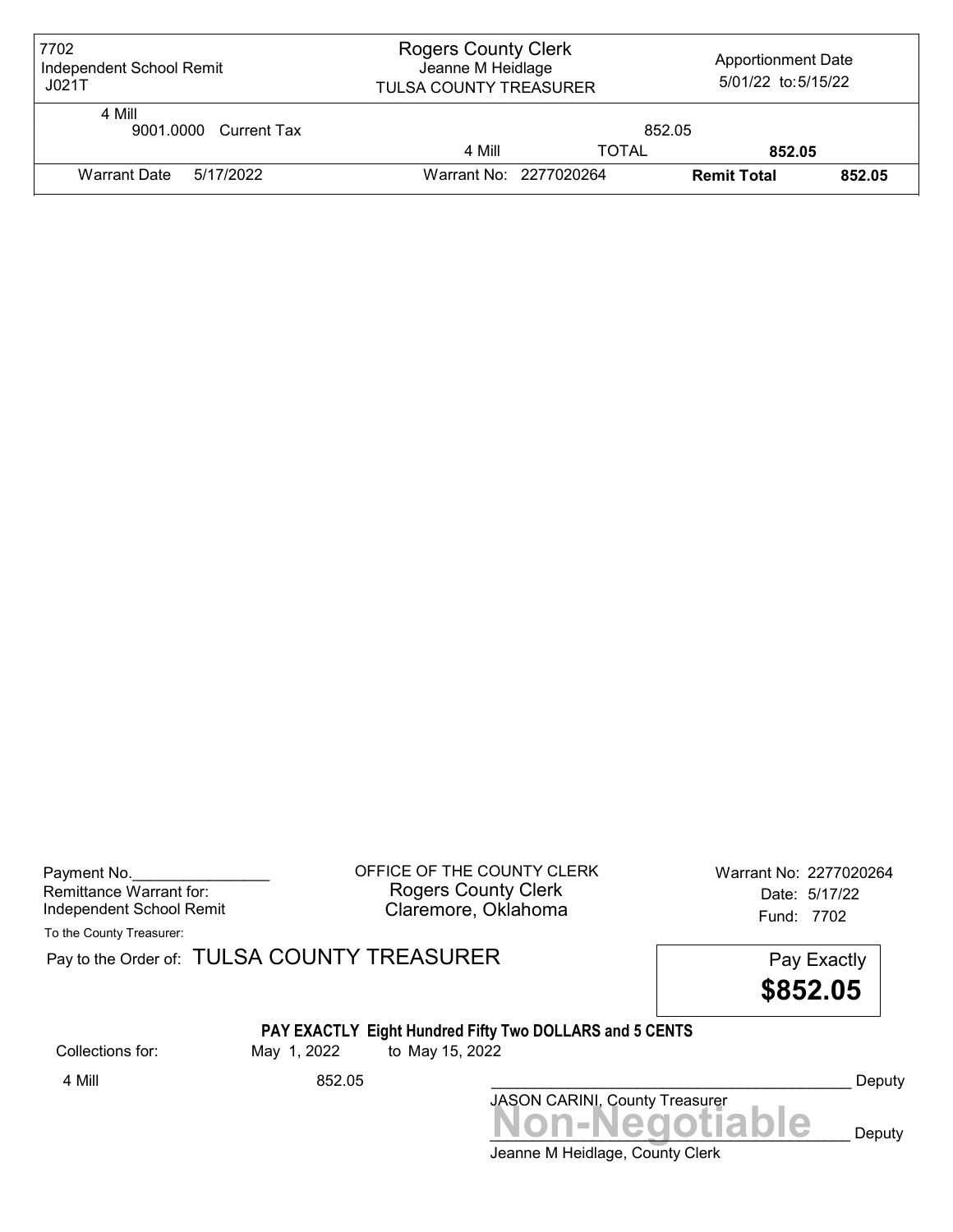| 7702<br>Independent School Remit<br>J <sub>021</sub> |                                             | <b>Rogers County Clerk</b><br>Jeanne M Heidlage<br><b>OWASSO PUBLIC SCHOOLS</b> |                        | <b>Apportionment Date</b><br>5/01/22 to: 5/15/22 |
|------------------------------------------------------|---------------------------------------------|---------------------------------------------------------------------------------|------------------------|--------------------------------------------------|
| <b>Building</b><br>9001.0000                         | <b>Current Tax</b>                          |                                                                                 | 1,093.12               |                                                  |
|                                                      |                                             | <b>Building</b>                                                                 | <b>TOTAL</b>           | 1,093.12                                         |
| General<br>9001.0000<br>9008.0000                    | <b>Current Tax</b><br>Interest Income Funds |                                                                                 | 7,649.74               | 7.49                                             |
|                                                      |                                             | General                                                                         | <b>TOTAL</b>           | 7,657.23                                         |
| Sinking<br>9001.0000                                 | <b>Current Tax</b>                          |                                                                                 | 5,719.13               |                                                  |
|                                                      |                                             | Sinking                                                                         | <b>TOTAL</b>           | 5,719.13                                         |
| <b>Warrant Date</b>                                  | 5/17/2022                                   |                                                                                 | Warrant No: 2277020265 | 14,469.48<br><b>Remit Total</b>                  |

Payment No. 2277020265 CONDUCT OF THE COUNTY CLERK Warrant No: 2277020265 Rogers County Clerk Date: 5/17/22 Independent School Remit **Claremore, Oklahoma** Fund: 7702

To the County Treasurer:

Pay to the Order of: OWASSO PUBLIC SCHOOLS Pay Exactly

\$14,469.48

### PAY EXACTLY Fourteen Thousand Four Hundred Sixty Nine DOLLARS and 48 CENTS

Collections for: May 1, 2022 to May 15, 2022

Building 1,093.12 General 7,657.23

 $Sinking$ <br> $5,719.13$ <br> $Sinking$ <br> $Sinking$ <br> $Sinking$ 

Deputy

 $\sum$   $\bigcup$   $\bigcup$   $\bigcap$   $\bigcap$   $\bigcap$   $\bigcap$ 

Jeanne M Heidlage, County Clerk

JASON CARINI, County Treasurer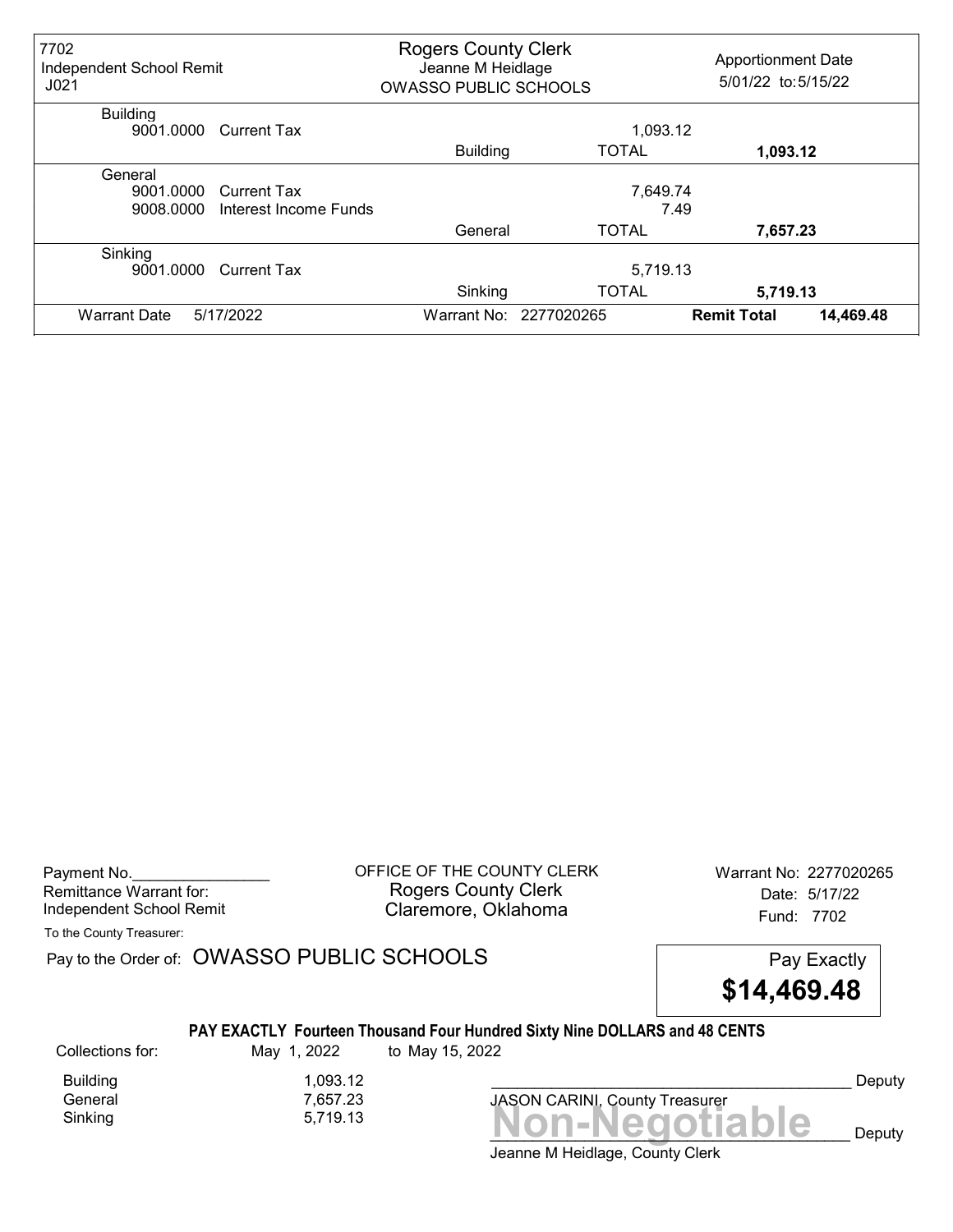| 7702<br>Independent School Remit<br>J026T | <b>Rogers County Clerk</b><br><b>Apportionment Date</b><br>Jeanne M Heidlage<br>5/01/22 to:5/15/22<br><b>TULSA COUNTY TREASURER</b> |       |                    |       |  |
|-------------------------------------------|-------------------------------------------------------------------------------------------------------------------------------------|-------|--------------------|-------|--|
| 4 Mill<br>9001.0000 Current Tax           |                                                                                                                                     | 91.36 |                    |       |  |
|                                           | 4 Mill                                                                                                                              | TOTAL | 91.36              |       |  |
| Warrant Date<br>5/17/2022                 | Warrant No: 2277020266                                                                                                              |       | <b>Remit Total</b> | 91.36 |  |

| Payment No.              |  |
|--------------------------|--|
| Remittance Warrant for:  |  |
| Independent School Remit |  |

OFFICE OF THE COUNTY CLERK Warrant No: 2277020266 Rogers County Clerk Date: 5/17/22 Claremore, Oklahoma<br>
Fund: 7702

To the County Treasurer:

Pay to the Order of: TULSA COUNTY TREASURER Pay to the Order of: TULSA COUNTY TREASURER

\$91.36

### PAY EXACTLY Ninety One DOLLARS and 36 CENTS

Collections for: May 1, 2022 to May 15, 2022

Jeanne M Heidlage, County Clerk JASON CARINI, County Treasurer<br>
MON-Negotiable Deputy 4 Mill 91.36 \_\_\_\_\_\_\_\_\_\_\_\_\_\_\_\_\_\_\_\_\_\_\_\_\_\_\_\_\_\_\_\_\_\_\_\_\_\_\_\_\_\_ Deputy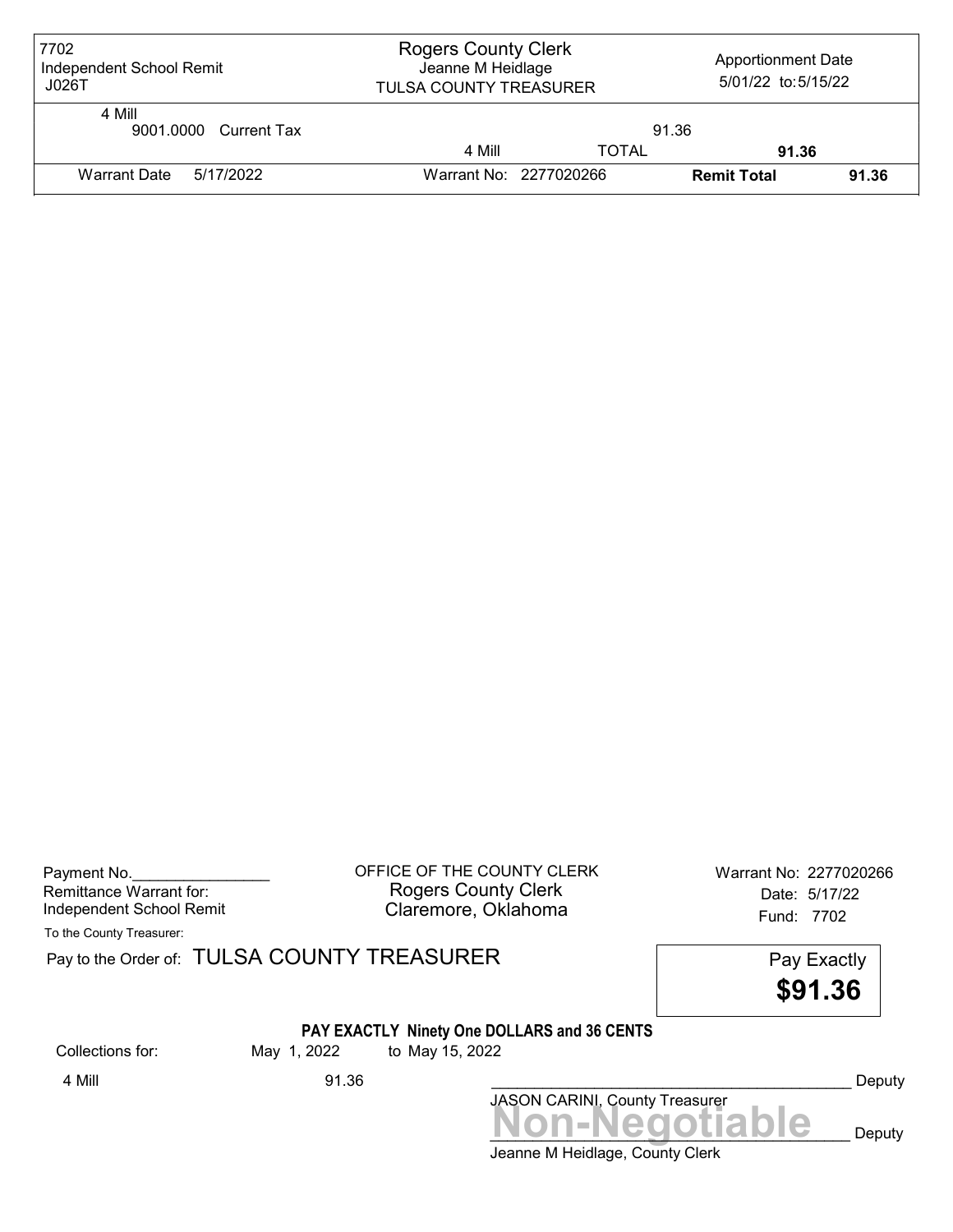| 7702<br>Independent School Remit<br>J026    | <b>Rogers County Clerk</b><br>Jeanne M Heidlage<br>COLLINSVILLE PUBLIC SCHOOLS |              | <b>Apportionment Date</b><br>5/01/22 to: 5/15/22 |
|---------------------------------------------|--------------------------------------------------------------------------------|--------------|--------------------------------------------------|
| <b>Building</b><br>9001.0000<br>Current Tax |                                                                                | 124.79       |                                                  |
|                                             | <b>Building</b>                                                                | <b>TOTAL</b> | 124.79                                           |
| General<br>9001.0000<br><b>Current Tax</b>  |                                                                                | 812.66       |                                                  |
|                                             | General                                                                        | <b>TOTAL</b> | 812.66                                           |
| Sinking<br>9001.0000<br><b>Current Tax</b>  |                                                                                | 668.27       |                                                  |
|                                             | Sinking                                                                        | <b>TOTAL</b> | 668.27                                           |
| 5/17/2022<br><b>Warrant Date</b>            | Warrant No: 2277020267                                                         |              | 1,605.72<br><b>Remit Total</b>                   |

Payment No. 2277020267<br>
OFFICE OF THE COUNTY CLERK Warrant No: 2277020267 Rogers County Clerk Date: 5/17/22 Independent School Remit Claremore, Oklahoma Fund: 7702

To the County Treasurer:

Pay to the Order of: COLLINSVILLE PUBLIC SCHOOLS Pay Exactly

\$1,605.72

#### PAY EXACTLY One Thousand Six Hundred Five DOLLARS and 72 CENTS

Collections for: May 1, 2022 to May 15, 2022

Building 124.79<br>General 125, 1266 General

 $Sinking$ <br> $Sinking$   $668.27$   $$ 

Jeanne M Heidlage, County Clerk

JASON CARINI, County Treasurer

Deputy

 $\mathbf{e}_{\text{p}}$  Deputy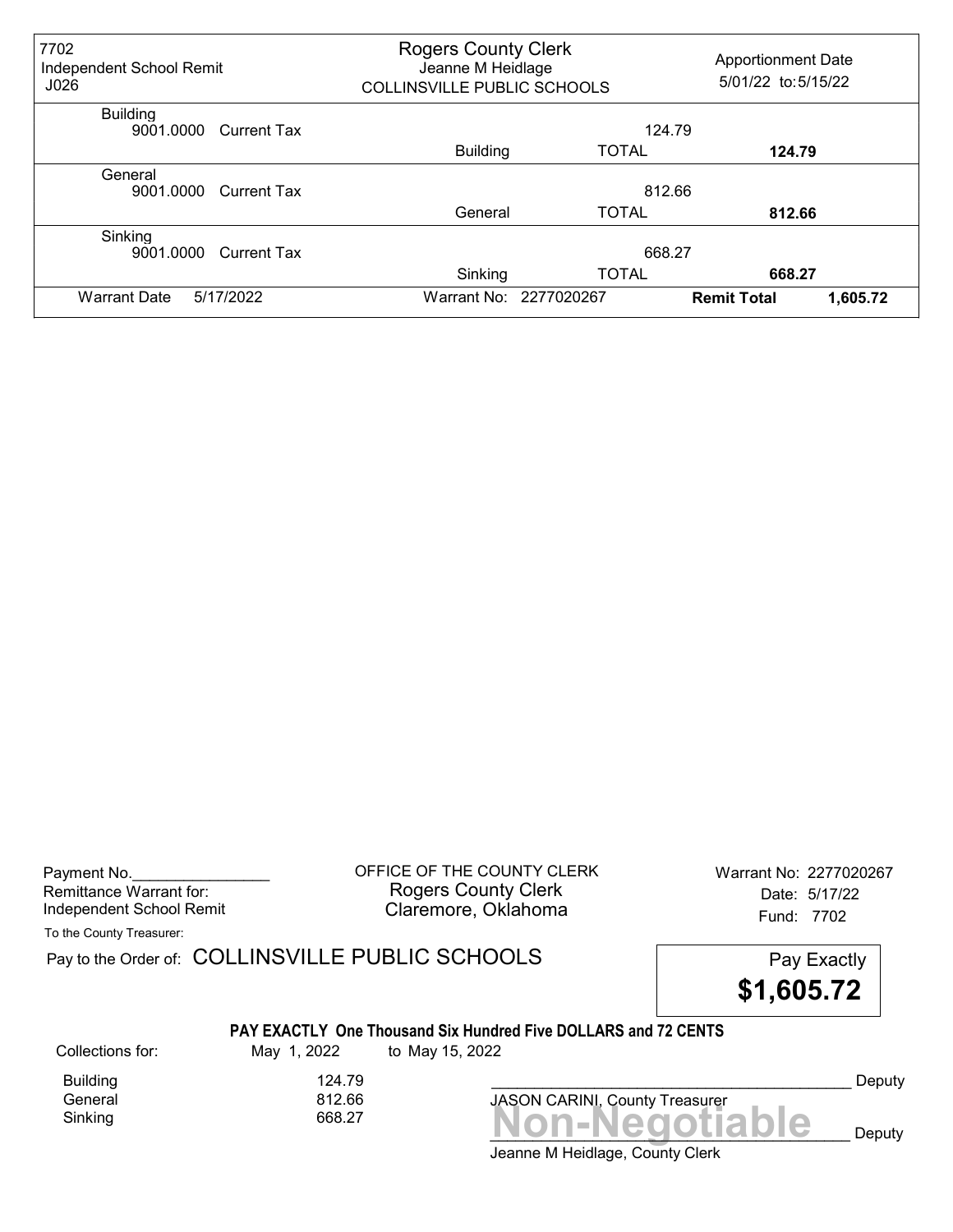| 7703<br>Municipal-City-Town Remit<br><b>CAT</b> | <b>Rogers County Clerk</b><br><b>Apportionment Date</b><br>Jeanne M Heidlage<br>5/01/22 to:5/15/22<br><b>CITY OF CATOOSA</b> |              |                    |      |
|-------------------------------------------------|------------------------------------------------------------------------------------------------------------------------------|--------------|--------------------|------|
| Sinking<br>9003.0000 Back Tax                   |                                                                                                                              |              | 3.14               |      |
|                                                 | Sinking                                                                                                                      | <b>TOTAL</b> | 3.14               |      |
| Warrant Date 5/17/2022                          | Warrant No: 2277030101                                                                                                       |              | <b>Remit Total</b> | 3.14 |

| Payment No.               |  |
|---------------------------|--|
| Remittance Warrant for:   |  |
| Municipal-City-Town Remit |  |

OFFICE OF THE COUNTY CLERK Warrant No: 2277030101 Rogers County Clerk **Date:** 5/17/22 Municipal-City-Town Remit **Example 20 Municipal-City-Town Remit** Claremore, Oklahoma

To the County Treasurer:

Pay to the Order of: CITY OF CATOOSA Pay Exactly



#### PAY EXACTLY Three DOLLARS and 14 CENTS

Collections for: May 1, 2022 to May 15, 2022

Sinking 3.14 \_\_\_\_\_\_\_\_\_\_\_\_\_\_\_\_\_\_\_\_\_\_\_\_\_\_\_\_\_\_\_\_\_\_\_\_\_\_\_\_\_\_ Deputy

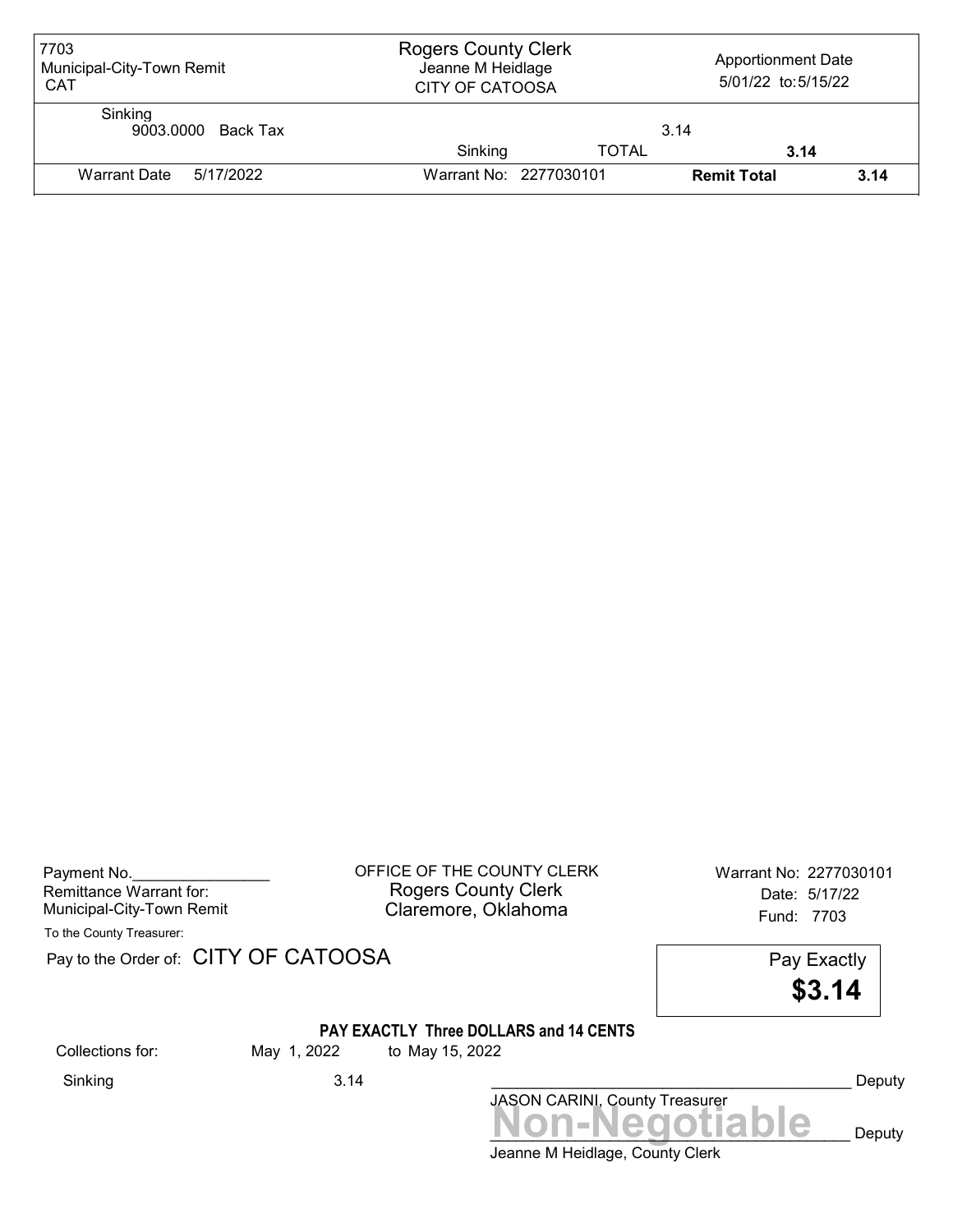| 7703<br>Municipal-City-Town Remit<br><b>CLA</b> | <b>Rogers County Clerk</b><br>Jeanne M Heidlage<br><b>CITY OF CLAREMORE</b> |              | <b>Apportionment Date</b><br>5/01/22 to: 5/15/22 |        |
|-------------------------------------------------|-----------------------------------------------------------------------------|--------------|--------------------------------------------------|--------|
| General<br>9501.0000 All Special Assessments    |                                                                             | 449.92       |                                                  |        |
|                                                 | General                                                                     | <b>TOTAL</b> | 449.92                                           |        |
| <b>Warrant Date</b><br>5/17/2022                | Warrant No: 2277030102                                                      |              | <b>Remit Total</b>                               | 449.92 |

| Payment No.               |  |
|---------------------------|--|
| Remittance Warrant for:   |  |
| Municipal-City-Town Remit |  |

OFFICE OF THE COUNTY CLERK Warrant No: 2277030102 Rogers County Clerk Date: 5/17/22 Claremore, Oklahoma<br>Fund: 7703

To the County Treasurer:

Pay to the Order of: CITY OF CLAREMORE Pay to the Order of: CITY OF CLAREMORE

\$449.92

# PAY EXACTLY Four Hundred Forty Nine DOLLARS and 92 CENTS

Collections for: May 1, 2022 to May 15, 2022

JASON CARINI, County Treasurer<br>
MON-Negotiable Deputy General 449.92 \_\_\_\_\_\_\_\_\_\_\_\_\_\_\_\_\_\_\_\_\_\_\_\_\_\_\_\_\_\_\_\_\_\_\_\_\_\_\_\_\_\_ Deputy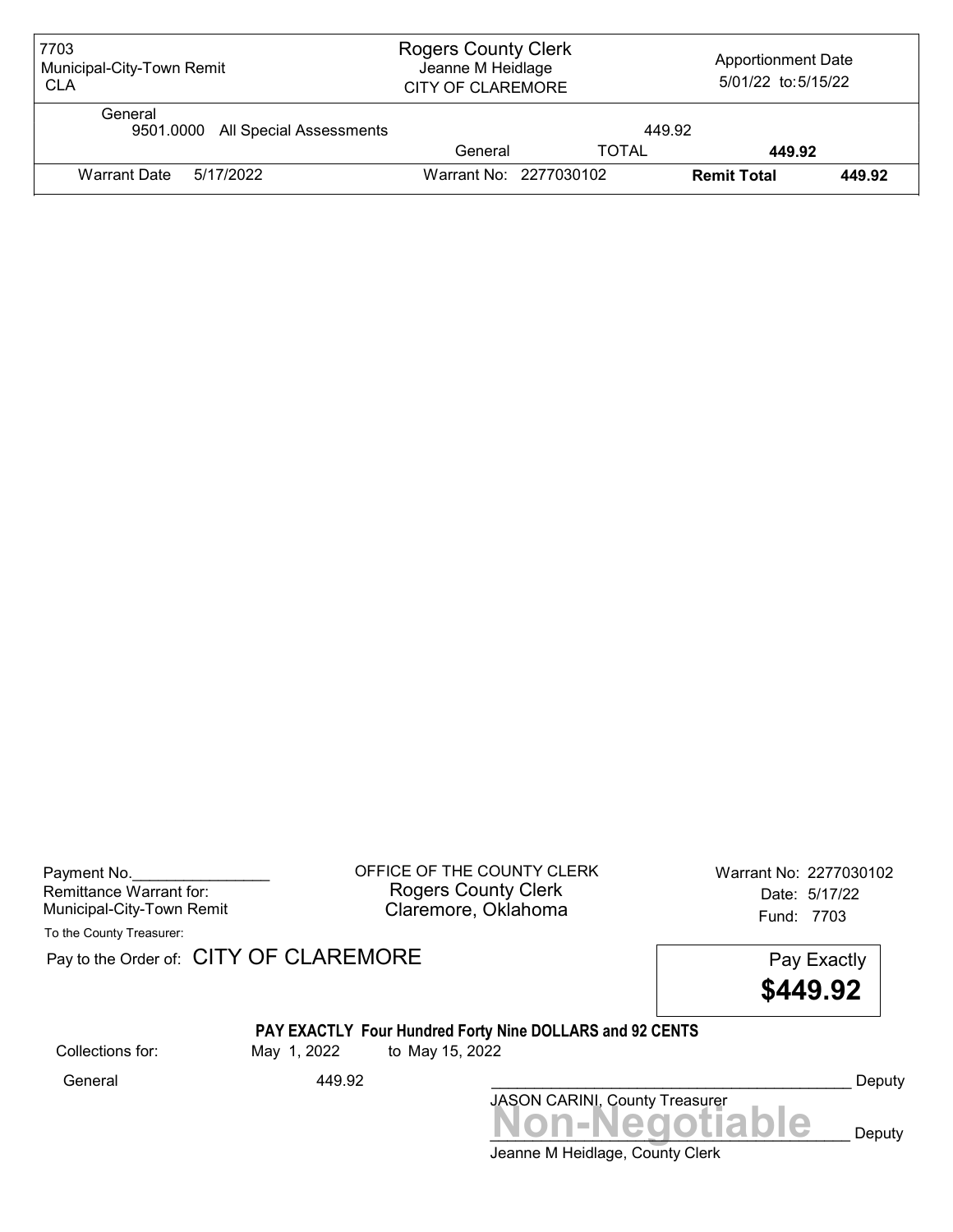| 7704<br><b>EMS</b>  |                       | <b>Rogers County Clerk</b><br>Emergency Medical Service District (EMS-522) Remit Jeanne M Heidlage<br>OOLOGAH-TALALA EMS DISTRICT |                        |                    | <b>Apportionment Date</b><br>5/01/22 to: 5/15/22 |
|---------------------|-----------------------|-----------------------------------------------------------------------------------------------------------------------------------|------------------------|--------------------|--------------------------------------------------|
| General             |                       |                                                                                                                                   |                        |                    |                                                  |
| 9001.0000           | Current Tax           |                                                                                                                                   |                        | 240.81             |                                                  |
| 9003.0000           | Back Tax              | 6.66                                                                                                                              |                        |                    |                                                  |
|                     |                       | General                                                                                                                           | <b>TOTAL</b>           | 247.47             |                                                  |
| Sinking             |                       |                                                                                                                                   |                        |                    |                                                  |
|                     | 9001.0000 Current Tax |                                                                                                                                   |                        | 114.80             |                                                  |
| 9003.0000           | Back Tax              | 2.62                                                                                                                              |                        |                    |                                                  |
|                     |                       | Sinking                                                                                                                           | <b>TOTAL</b>           | 117.42             |                                                  |
| <b>Warrant Date</b> | 5/17/2022             |                                                                                                                                   | Warrant No: 2277040021 | <b>Remit Total</b> | 364.89                                           |

| Payment No.<br>Remittance Warrant for:<br><b>Emergency Medical Service District (</b> |                                                  | OFFICE OF THE COUNTY CLERK<br><b>Rogers County Clerk</b><br>Claremore, Oklahoma                                                     | Warrant No: 2277040021<br>Date: 5/17/22<br>Fund: 7704 |
|---------------------------------------------------------------------------------------|--------------------------------------------------|-------------------------------------------------------------------------------------------------------------------------------------|-------------------------------------------------------|
| To the County Treasurer:                                                              |                                                  |                                                                                                                                     |                                                       |
|                                                                                       | Pay to the Order of: OOLOGAH-TALALA EMS DISTRICT |                                                                                                                                     | Pay Exactly                                           |
|                                                                                       |                                                  |                                                                                                                                     | \$364.89                                              |
| Collections for:                                                                      | May 1, 2022                                      | PAY EXACTLY Three Hundred Sixty Four DOLLARS and 89 CENTS<br>to May 15, 2022                                                        |                                                       |
| General<br>Sinking                                                                    | 247.47<br>117.42                                 | JASON CARINI, County Treasurer                                                                                                      | Deputy                                                |
|                                                                                       |                                                  | $\mathsf{I}$ and $\mathsf{I}$ and $\mathsf{I}$ and $\mathsf{I}$ and $\mathsf{I}$ and $\mathsf{I}$ and $\mathsf{I}$ and $\mathsf{I}$ | Non-Negotiable<br>Deputy                              |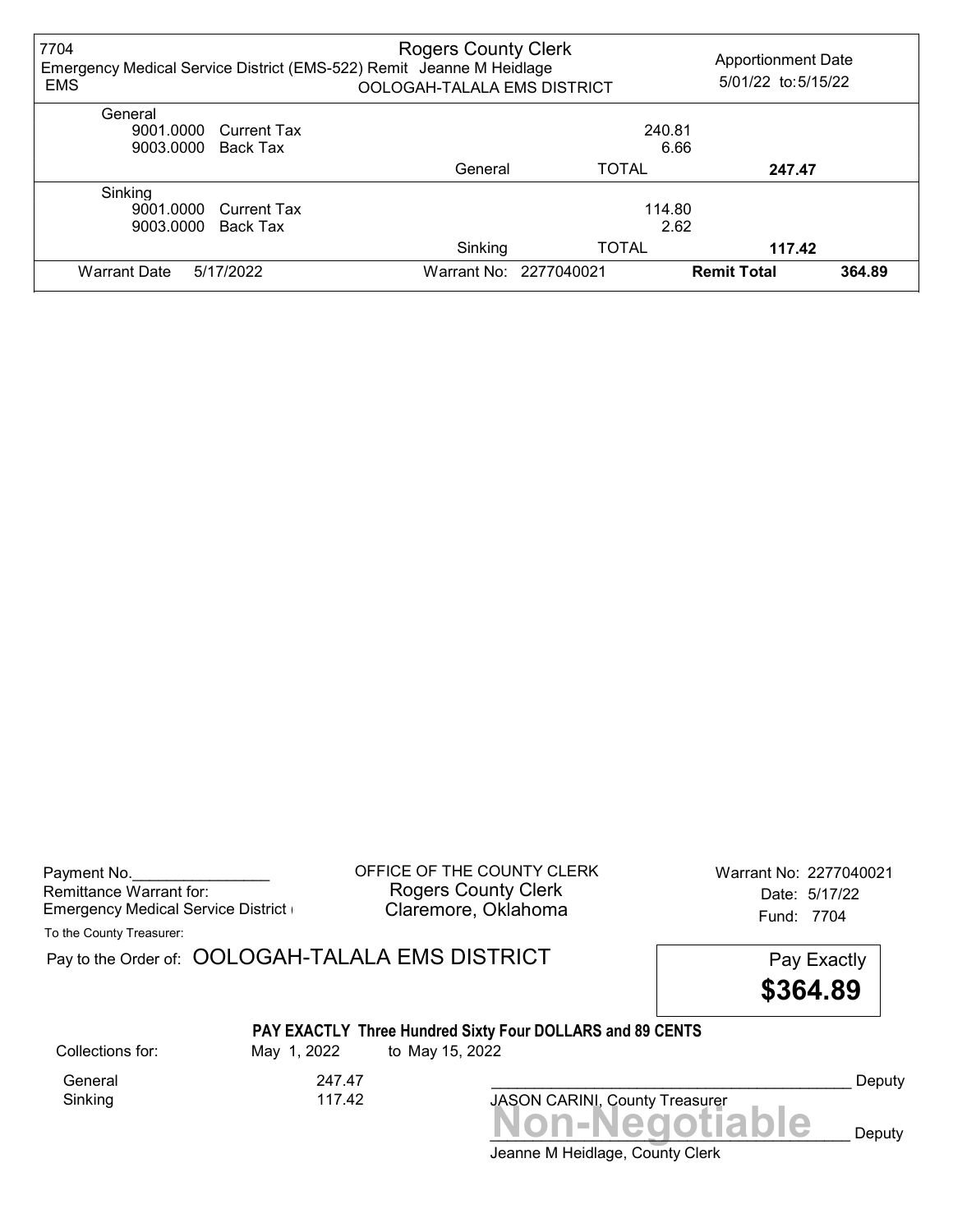| 7705<br><b>Fire Protection Districts Remit</b><br><b>FFD</b> | <b>Rogers County Clerk</b><br>Jeanne M Heidlage<br><b>FOYIL FIRE DEPARTMENT</b> |                        | <b>Apportionment Date</b><br>5/01/22 to: 5/15/22 |          |
|--------------------------------------------------------------|---------------------------------------------------------------------------------|------------------------|--------------------------------------------------|----------|
| General                                                      |                                                                                 |                        |                                                  |          |
| 9001.0000 Current Tax                                        |                                                                                 | 724.21                 |                                                  |          |
| 9003.0000 Back Tax                                           |                                                                                 | 209.06                 |                                                  |          |
|                                                              | General                                                                         | <b>TOTAL</b>           | 933.27                                           |          |
| Sinking                                                      |                                                                                 |                        |                                                  |          |
| 9001.0000 Current Tax                                        |                                                                                 | 366.96                 |                                                  |          |
| 9003.0000<br>Back Tax                                        |                                                                                 | 126.48                 |                                                  |          |
|                                                              | Sinking                                                                         | <b>TOTAL</b>           | 493.44                                           |          |
| 5/17/2022<br><b>Warrant Date</b>                             |                                                                                 | Warrant No: 2277050116 | <b>Remit Total</b>                               | 1,426.71 |

Payment No. 2277050116 Rogers County Clerk Date: 5/17/22 Fire Protection Districts Remit **Claremore, Oklahoma** Fund: 7705

To the County Treasurer:

Pay to the Order of: FOYIL FIRE DEPARTMENT FREE PAY EXACTLY



#### PAY EXACTLY One Thousand Four Hundred Twenty Six DOLLARS and 71 CENTS

Collections for: May 1, 2022 to May 15, 2022 General 933.27<br>Sinking 933.44 Sinking

Non-Negotiable Deputy JASON CARINI, County Treasurer

Deputy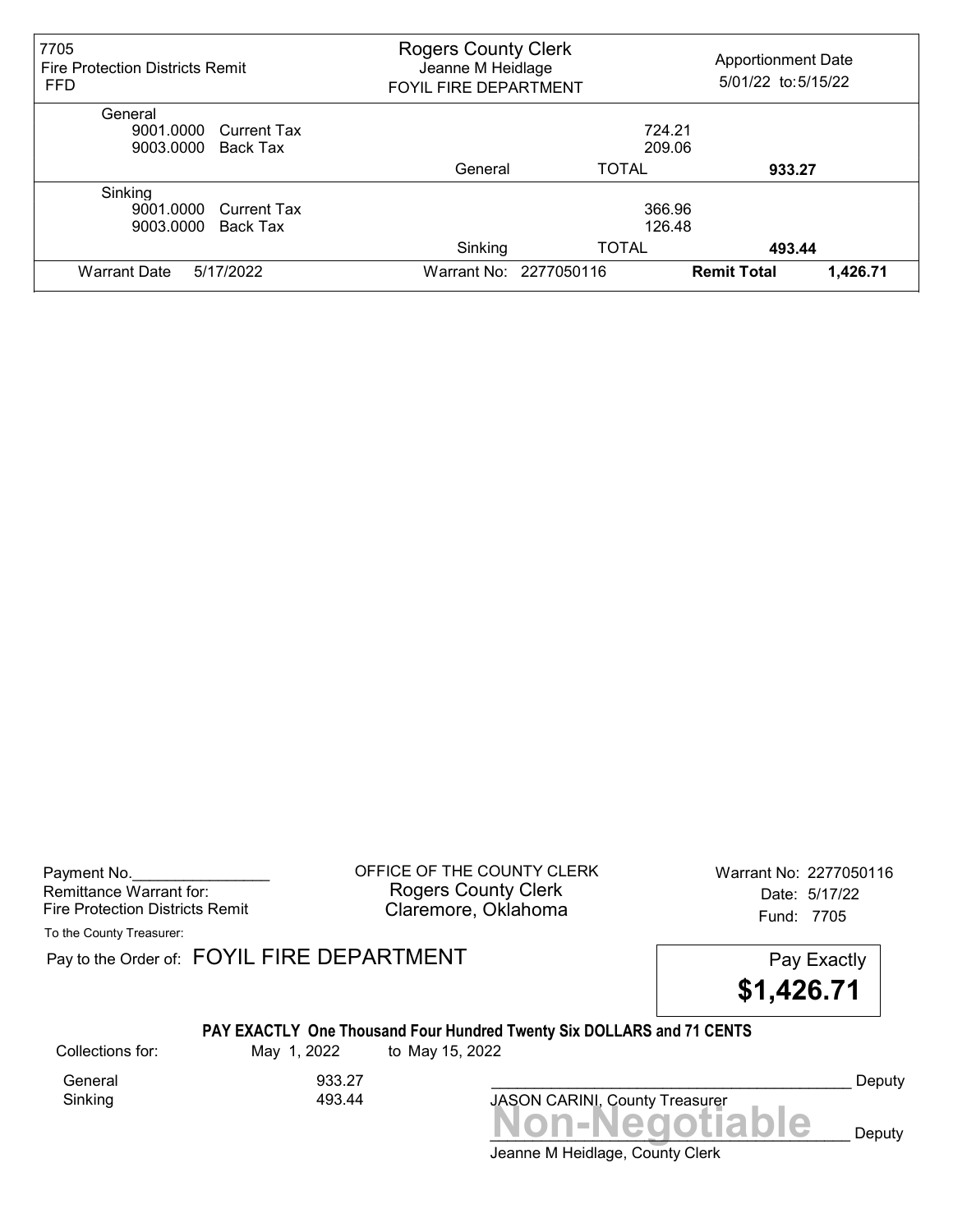| 7705<br><b>Fire Protection Districts Remit</b><br>LFD | <b>Rogers County Clerk</b><br>Jeanne M Heidlage<br><b>LIMESTONE FIRE DISTRICT</b> |                        | <b>Apportionment Date</b><br>5/01/22 to: 5/15/22 |          |
|-------------------------------------------------------|-----------------------------------------------------------------------------------|------------------------|--------------------------------------------------|----------|
| General                                               |                                                                                   |                        |                                                  |          |
| 9001.0000 Current Tax                                 |                                                                                   | 1,786.70               |                                                  |          |
| 9008.0000 Interest Income Funds                       |                                                                                   |                        | 1.22                                             |          |
|                                                       | General                                                                           | <b>TOTAL</b>           | 1,787.92                                         |          |
| Sinking                                               |                                                                                   |                        |                                                  |          |
| 9001.0000 Current Tax                                 |                                                                                   | 625.30                 |                                                  |          |
|                                                       | Sinking                                                                           | TOTAL                  | 625.30                                           |          |
| 5/17/2022<br><b>Warrant Date</b>                      |                                                                                   | Warrant No: 2277050117 | <b>Remit Total</b>                               | 2,413.22 |

Payment No. 2277050117<br>
OFFICE OF THE COUNTY CLERK Warrant No: 2277050117 Rogers County Clerk Date: 5/17/22 Fire Protection Districts Remit **Claremore, Oklahoma** Fund: 7705

To the County Treasurer:

Pay to the Order of: LIMESTONE FIRE DISTRICT Pay Exactly Pay Exactly

\$2,413.22

#### PAY EXACTLY Two Thousand Four Hundred Thirteen DOLLARS and 22 CENTS

General 1,787.92<br>Sinking 625.30 Sinking

Collections for: May 1, 2022 to May 15, 2022

Non-Negotiable Deputy JASON CARINI, County Treasurer

Deputy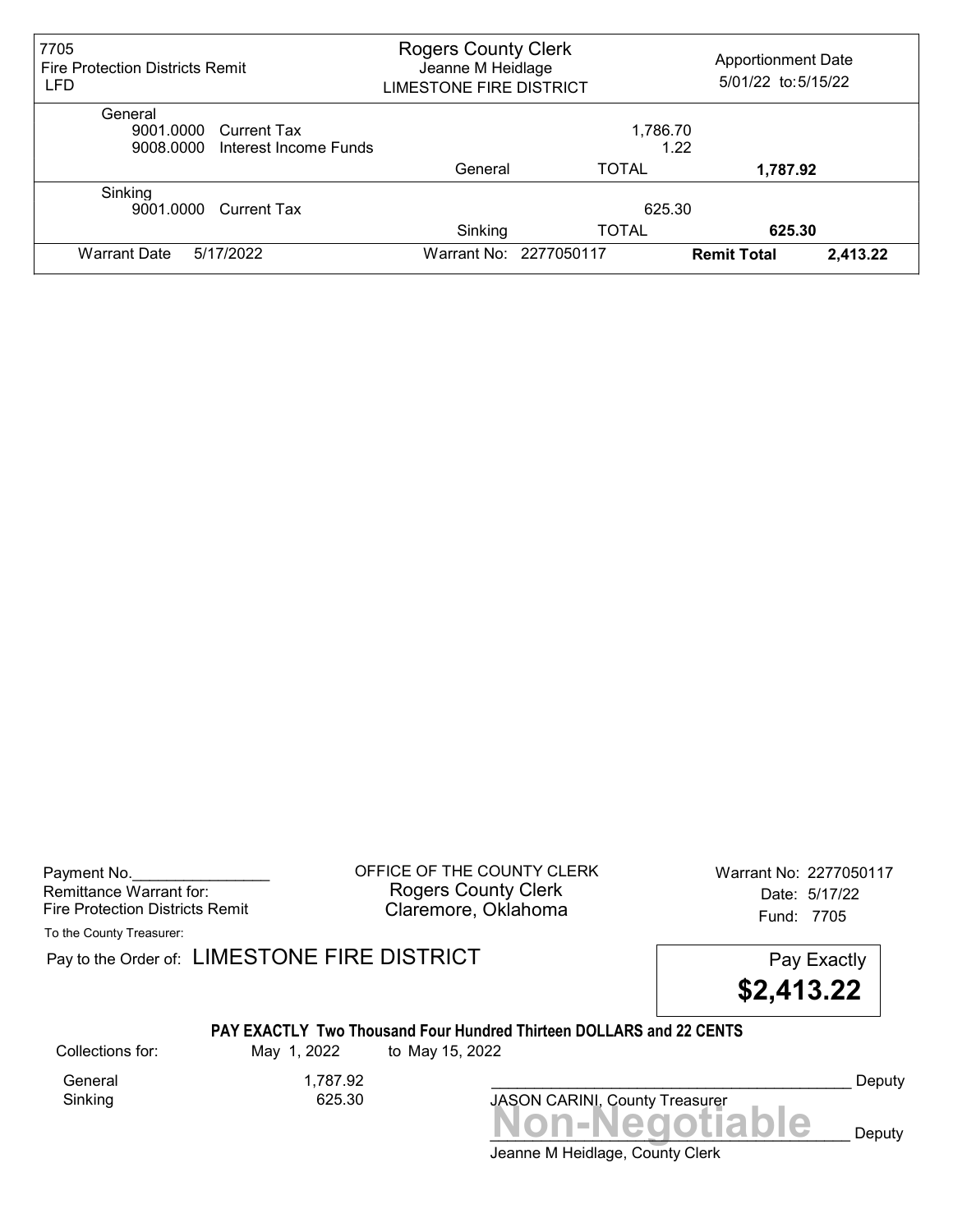| 7705<br><b>Fire Protection Districts Remit</b><br><b>NFD</b> |                       | <b>Rogers County Clerk</b><br>Jeanne M Heidlage<br>NORTHWEST FIRE DISTRICT |                        | <b>Apportionment Date</b><br>5/01/22 to: 5/15/22 |          |
|--------------------------------------------------------------|-----------------------|----------------------------------------------------------------------------|------------------------|--------------------------------------------------|----------|
| General                                                      |                       |                                                                            |                        |                                                  |          |
| 9001.0000                                                    | <b>Current Tax</b>    |                                                                            | 2,436.11               |                                                  |          |
| 9002.0000                                                    | Prior Tax             |                                                                            | 80.05                  |                                                  |          |
| 9003.0000                                                    | <b>Back Tax</b>       |                                                                            | 23.72                  |                                                  |          |
| 9008.0000                                                    | Interest Income Funds |                                                                            | 2.25                   |                                                  |          |
|                                                              |                       | General                                                                    | <b>TOTAL</b>           | 2,542.13                                         |          |
| Sinking                                                      |                       |                                                                            |                        |                                                  |          |
| 9001.0000                                                    | <b>Current Tax</b>    |                                                                            | 638.23                 |                                                  |          |
| 9002.0000                                                    | Prior Tax             |                                                                            | 24.28                  |                                                  |          |
| 9003.0000                                                    | Back Tax              |                                                                            | 7.37                   |                                                  |          |
|                                                              |                       | Sinking                                                                    | <b>TOTAL</b>           | 669.88                                           |          |
| <b>Warrant Date</b>                                          | 5/17/2022             |                                                                            | Warrant No: 2277050118 | <b>Remit Total</b>                               | 3,212.01 |

Payment No. 2277050118 COUNTY CLERK Warrant No: 2277050118 Rogers County Clerk Date: 5/17/22 Fire Protection Districts Remit **Claremore, Oklahoma** Fund: 7705

To the County Treasurer:

Pay to the Order of: NORTHWEST FIRE DISTRICT FIRE Pay Exactly

\$3,212.01

#### PAY EXACTLY Three Thousand Two Hundred Twelve DOLLARS and 1 CENT

Sinking

General 2,542.13<br>Sinking 669.88

Collections for: May 1, 2022 to May 15, 2022

Non-Negotiable Deputy JASON CARINI, County Treasurer

Deputy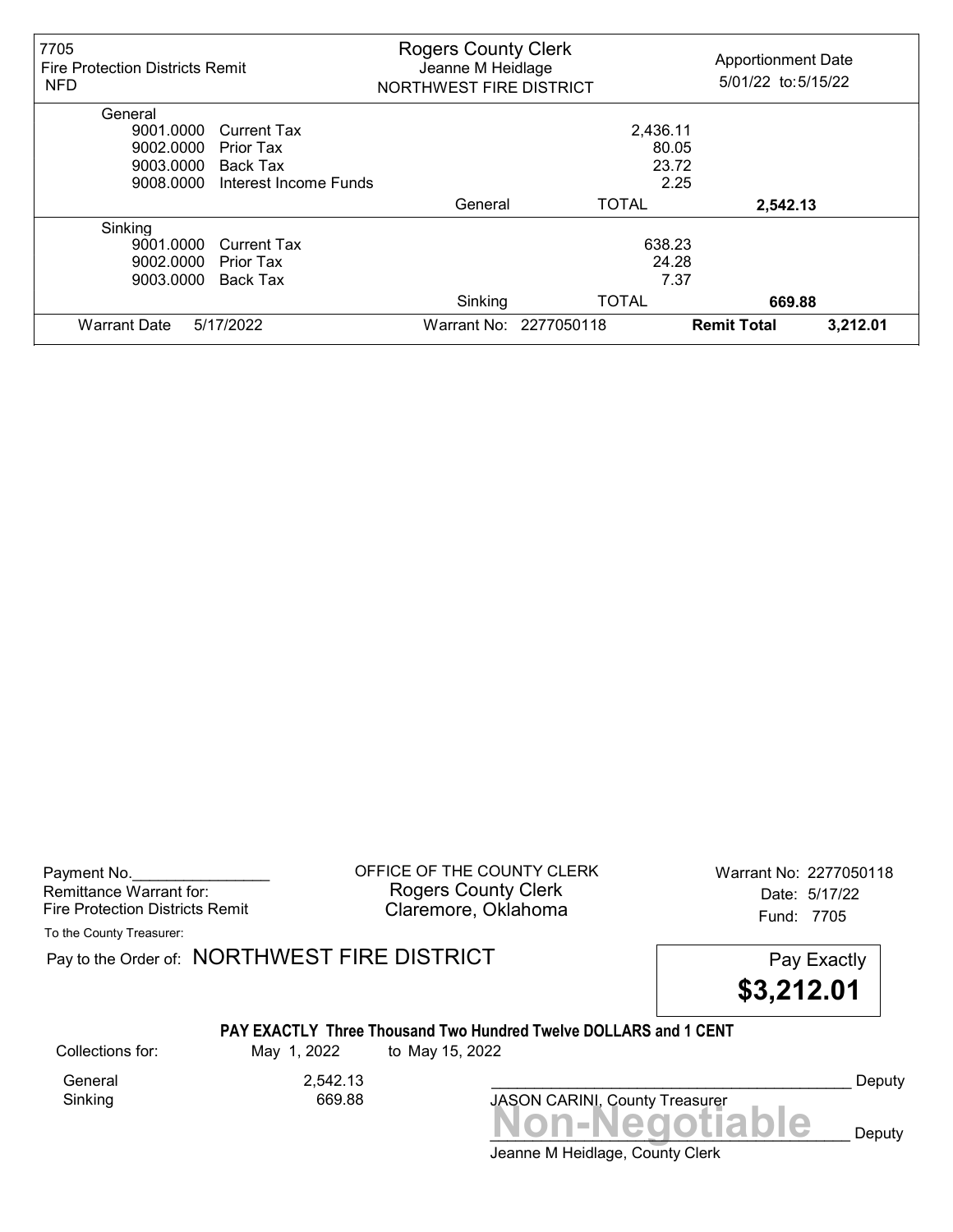| 7705<br><b>Fire Protection Districts Remit</b><br>TFD | <b>Rogers County Clerk</b><br>Jeanne M Heidlage<br>TRI-DISTRICT FIRE DISTRICT |                        | <b>Apportionment Date</b><br>5/01/22 to: 5/15/22 |        |
|-------------------------------------------------------|-------------------------------------------------------------------------------|------------------------|--------------------------------------------------|--------|
| General<br>9001.0000 Current Tax                      |                                                                               | 501.15                 |                                                  |        |
|                                                       | General                                                                       | TOTAL                  | 501.15                                           |        |
| Sinking<br>9001.0000 Current Tax                      | Sinking                                                                       | 300.69<br>TOTAL        | 300.69                                           |        |
| <b>Warrant Date</b><br>5/17/2022                      |                                                                               | Warrant No: 2277050119 | <b>Remit Total</b>                               | 801.84 |

Payment No. 2277050119 COFFICE OF THE COUNTY CLERK Warrant No: 2277050119 Rogers County Clerk Date: 5/17/22 Fire Protection Districts Remit **Claremore, Oklahoma** Fund: 7705

To the County Treasurer:

Pay to the Order of: TRI-DISTRICT FIRE DISTRICT **Pay Exactly** Pay Exactly

\$801.84

# PAY EXACTLY Eight Hundred One DOLLARS and 84 CENTS

General 501.15<br>Sinking 300.69

Sinking

Collections for: May 1, 2022 to May 15, 2022

Non-Negotiable Deputy JASON CARINI, County Treasurer

Deputy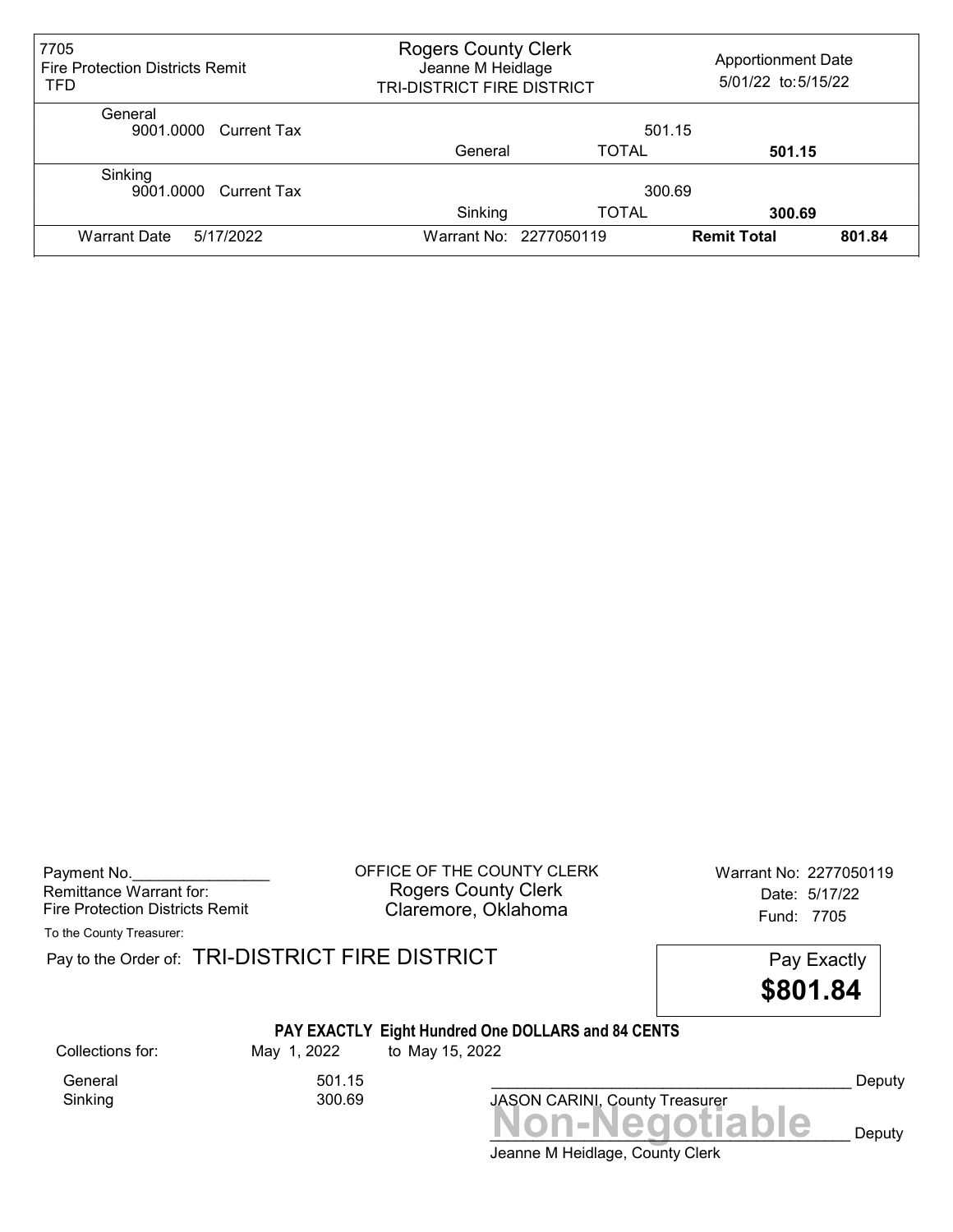| 7705<br><b>Fire Protection Districts Remit</b><br>VFD               | <b>Rogers County Clerk</b><br>Jeanne M Heidlage<br><b>VERDIGRIS FIRE DISTRICT</b> |                        | <b>Apportionment Date</b><br>5/01/22 to:5/15/22 |        |
|---------------------------------------------------------------------|-----------------------------------------------------------------------------------|------------------------|-------------------------------------------------|--------|
| General<br>9001.0000 Current Tax<br>9008,0000 Interest Income Funds |                                                                                   | 530.54                 | 1.23                                            |        |
|                                                                     | General                                                                           | TOTAL                  | 531.77                                          |        |
| Warrant Date<br>5/17/2022                                           |                                                                                   | Warrant No: 2277050120 | <b>Remit Total</b>                              | 531.77 |

Payment No. 2277050120<br>
OFFICE OF THE COUNTY CLERK Warrant No: 2277050120 Rogers County Clerk Date: 5/17/22 Fire Protection Districts Remit **Claremore, Oklahoma** Fund: 7705

To the County Treasurer:

Pay to the Order of: VERDIGRIS FIRE DISTRICT Pay to the Order of: VERDIGRIS FIRE DISTRICT

\$531.77

#### PAY EXACTLY Five Hundred Thirty One DOLLARS and 77 CENTS Collections for: May 1, 2022 to May 15, 2022

Jeanne M Heidlage, County Clerk Non-Negotiable Deputy JASON CARINI, County Treasurer General 531.77 \_\_\_\_\_\_\_\_\_\_\_\_\_\_\_\_\_\_\_\_\_\_\_\_\_\_\_\_\_\_\_\_\_\_\_\_\_\_\_\_\_\_ Deputy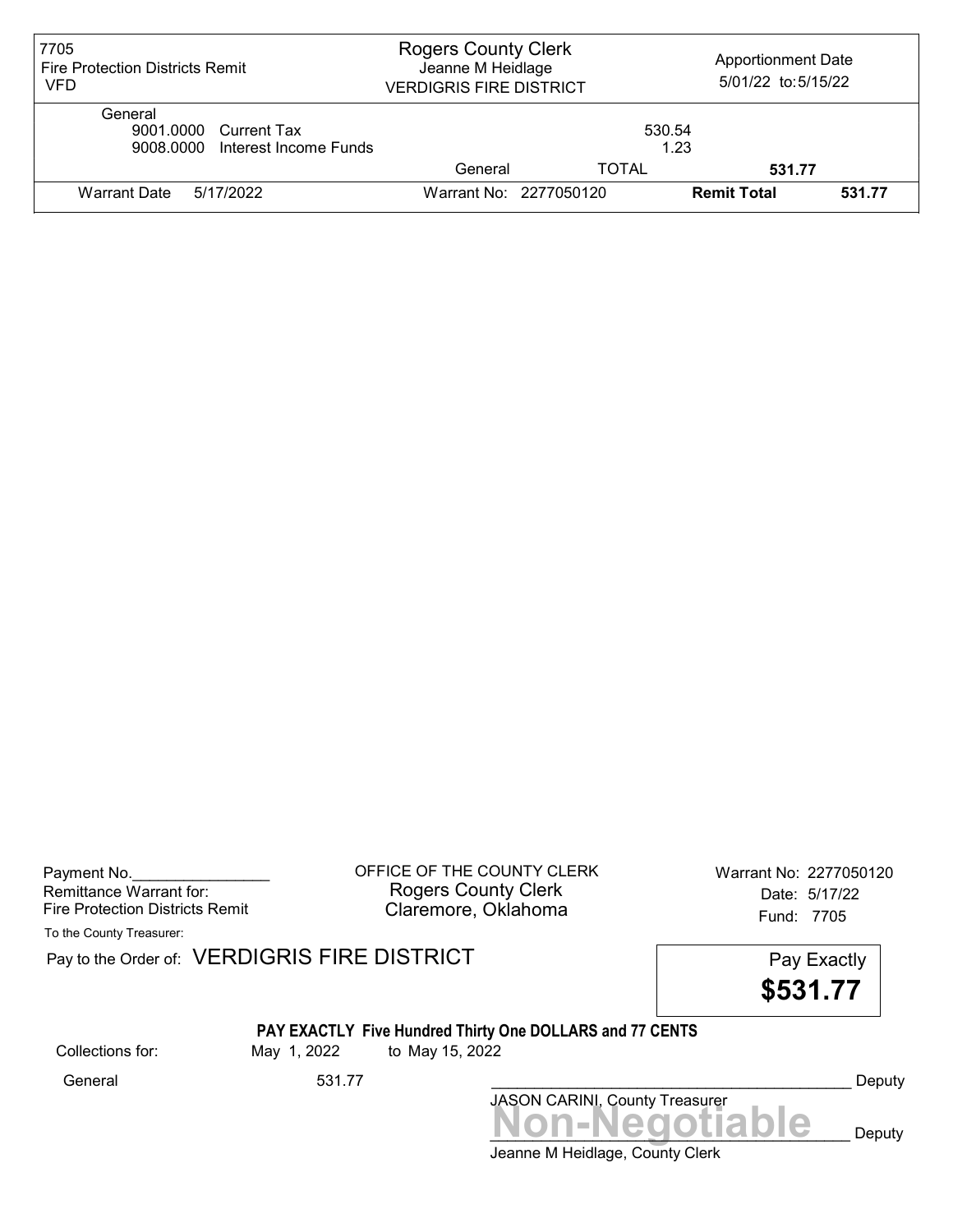| 7705<br><b>Fire Protection Districts Remit</b><br><b>FAF</b>                  | <b>Rogers County Clerk</b><br>Jeanne M Heidlage<br><b>FAIR OAKS FIRE PROTECTION DIST</b> |                        | <b>Apportionment Date</b><br>5/01/22 to: 5/15/22 |       |
|-------------------------------------------------------------------------------|------------------------------------------------------------------------------------------|------------------------|--------------------------------------------------|-------|
| General<br>9001.0000 Current Tax<br>9002.0000 Prior Tax<br>9003.0000 Back Tax |                                                                                          | 14.09<br>0.08<br>77.23 |                                                  |       |
|                                                                               | General                                                                                  | <b>TOTAL</b>           | 91.40                                            |       |
| 5/17/2022<br>Warrant Date                                                     | Warrant No: 2277050121                                                                   |                        | <b>Remit Total</b>                               | 91.40 |

Remittance Warrant for:<br>Fire Protection Districts Remit

Payment No. 2277050121 COUNTY CLERK Warrant No: 2277050121 Rogers County Clerk **Date:** 5/17/22 Fire Protection Districts Remit **Exercise Claremore, Oklahoma** Fund: 7705

To the County Treasurer:

|                  |             | Pay to the Order of: FAIR OAKS FIRE PROTECTION DIST            | Pay Exactly<br>\$91.40 |
|------------------|-------------|----------------------------------------------------------------|------------------------|
| Collections for: | May 1, 2022 | PAY EXACTLY Ninety One DOLLARS and 40 CENTS<br>to May 15, 2022 |                        |
| General          | 91.40       |                                                                | Deputy                 |
|                  |             | JASON CARINI, County Treasurer<br>Non-Negotiable               | Deputy                 |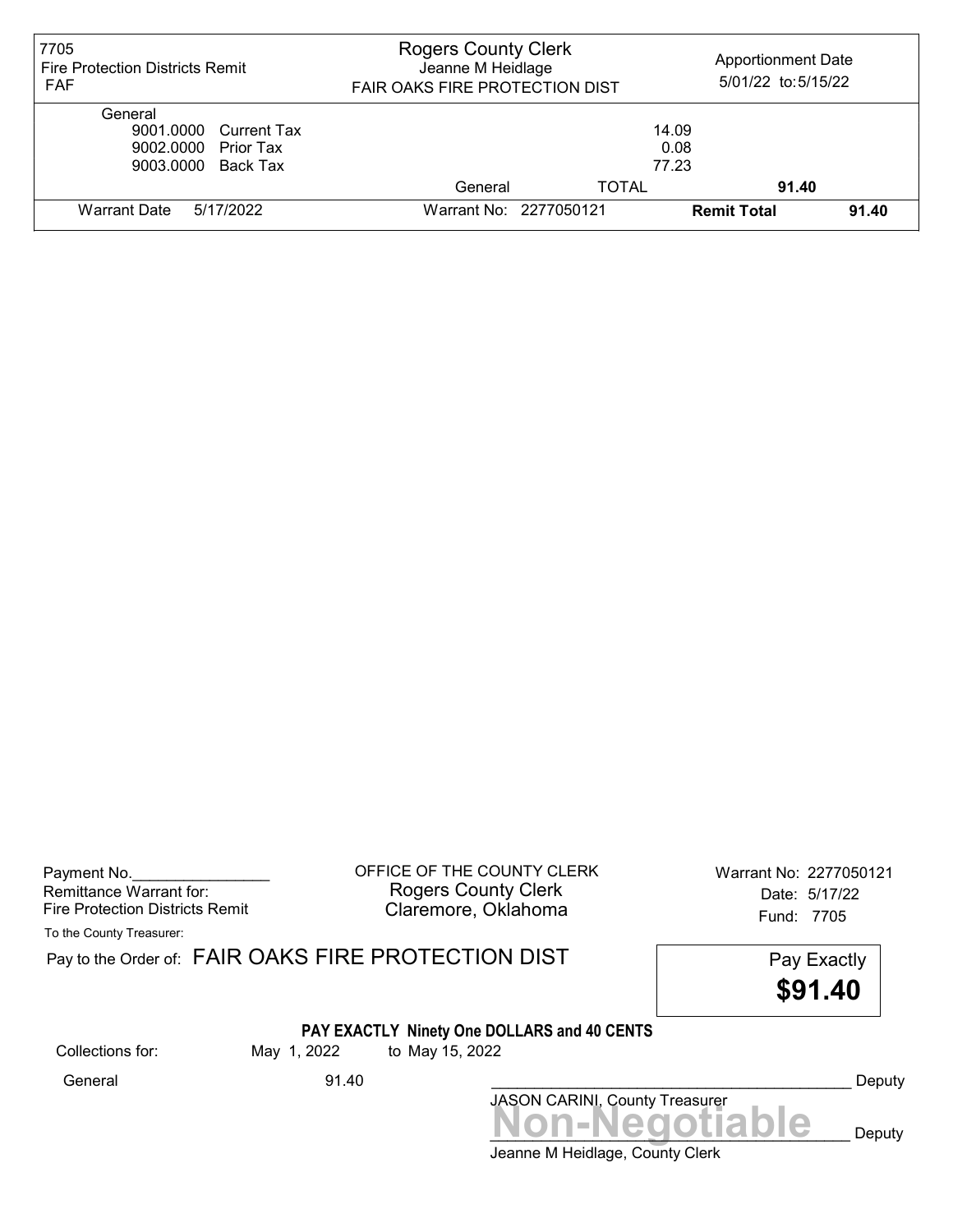| 7706<br><b>Career Tech Remit</b><br><b>VT11</b> |                       | <b>Rogers County Clerk</b><br>Jeanne M Heidlage<br>NORTHEAST VO TECH 11 |              | <b>Apportionment Date</b><br>5/01/22 to:5/15/22 |
|-------------------------------------------------|-----------------------|-------------------------------------------------------------------------|--------------|-------------------------------------------------|
| <b>Building</b>                                 |                       |                                                                         |              |                                                 |
| 9001.0000                                       | <b>Current Tax</b>    |                                                                         | 1,050.17     |                                                 |
| 9002.0000                                       | Prior Tax             |                                                                         | 53.48        |                                                 |
| 9003.0000                                       | Back Tax              |                                                                         | 27.98        |                                                 |
|                                                 |                       | <b>Building</b>                                                         | <b>TOTAL</b> | 1,131.63                                        |
| General                                         |                       |                                                                         |              |                                                 |
| 9001.0000                                       | <b>Current Tax</b>    |                                                                         | 10,785.29    |                                                 |
| 9002.0000                                       | Prior Tax             |                                                                         | 549.28       |                                                 |
| 9003.0000                                       | Back Tax              |                                                                         | 287.27       |                                                 |
| 9008.0000                                       | Interest Income Funds |                                                                         | 6.31         |                                                 |
|                                                 |                       | General                                                                 | <b>TOTAL</b> | 11,628.15                                       |
| <b>Warrant Date</b>                             | 5/17/2022             | Warrant No: 2277060041                                                  |              | 12,759.78<br><b>Remit Total</b>                 |

| Payment No.             |
|-------------------------|
| Remittance Warrant for: |
| Career Tech Remit       |

OFFICE OF THE COUNTY CLERK Warrant No: 2277060041 Rogers County Clerk Date: 5/17/22 Claremore, Oklahoma<br>
Fund: 7706

To the County Treasurer:

Pay to the Order of: NORTHEAST VO TECH 11

| Pay Exactly |
|-------------|
| \$12,759.78 |

#### PAY EXACTLY Twelve Thousand Seven Hundred Fifty Nine DOLLARS and 78 CENTS

Building 1,131.63

11,628.15

Collections for: May 1, 2022 to May 15, 2022

JASON CARINI, County Treasurer<br>
MON-Negotiable Deputy

Jeanne M Heidlage, County Clerk

Deputy